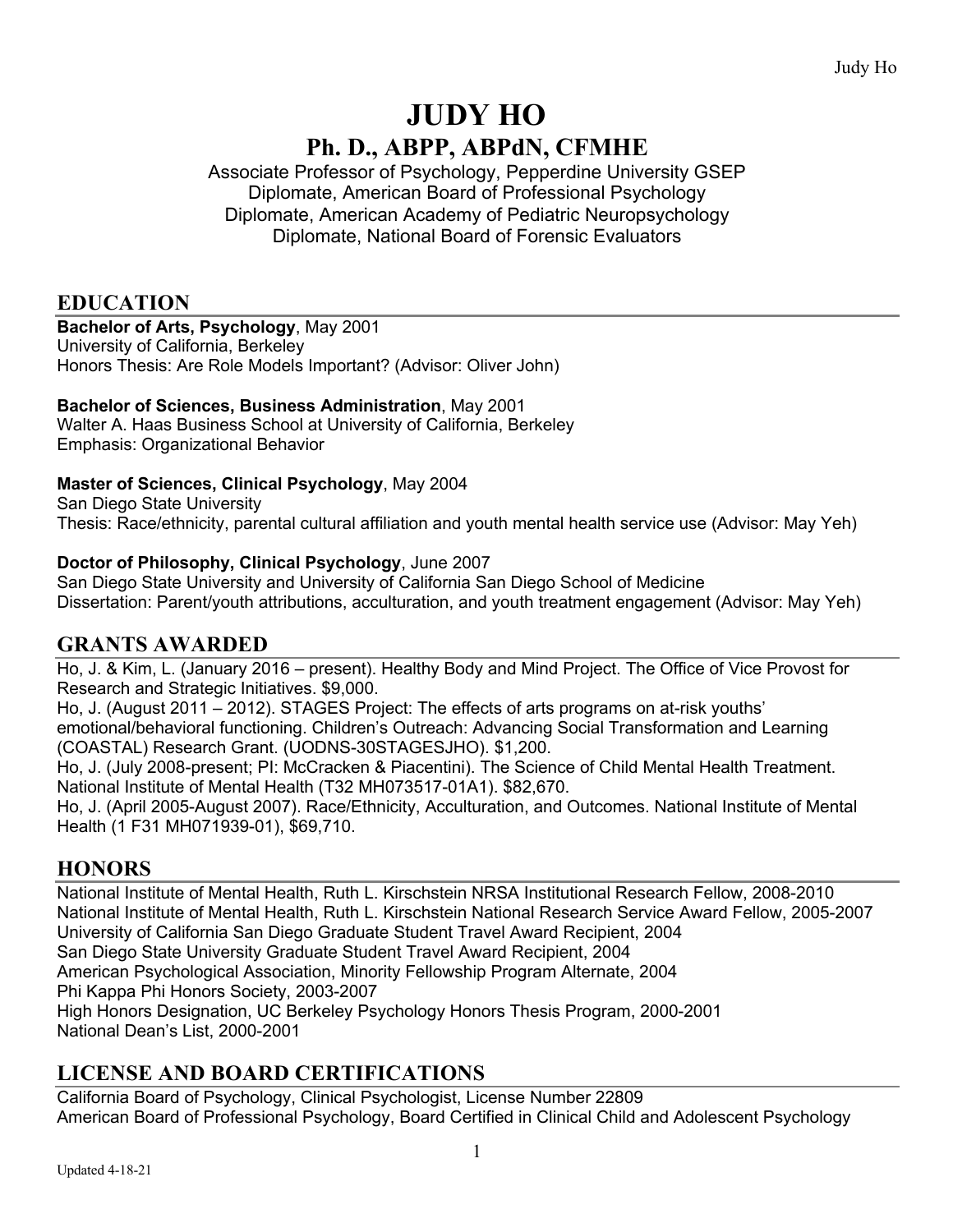American Board of Pediatric Neuropsychology, Board Certified Pediatric Neuropsychologist National Board of Forensic Evaluators, Board Certified Forensic Mental Health Evaluator

### **PUBLICATIONS**

#### *Published Manuscripts*

Ho, J. (2019). Stop Self Sabotage: Six Steps to Unlock Your True Motivation, Harness Your Willpower, and Get Out of Your Own Way. Harper Wave, an imprint of Harper Collins, New York, NY.

Ho, J., Moss, N., & Yeh, M. (2014). Assessment of Childhood Behavioral Disorders. In L. T. Benuto, N. Thaler, & B. D. Leany (Eds.), *Guide to Psychological Assessment with Asian Americans.*

Ho, J., Moss, N., & Yeh, M. (2014). Special Considerations. In L. T. Benuto, N. Thaler, & B. D. Leany (Eds.), *Guide to Psychological Assessment with Asian Americans.*

Ho, J. (Ed.) (2013). *Immigrants: Acculturation, Socioeconomic Challenges and Cultural Psychology*. New York, NY: Nova Publishers.

Ho, J., Rogers, G., & Anderson, K. (2013). African Immigrants: Mental Health Status and Barriers in Professional Mental Health Service Use. In Ho, J. (Ed.). *Immigrants: Acculturation, Socioeconomic Challenges and Cultural Psychology*. New York, NY: Nova Publishers.

Barton, J., Kaplan, A., Moss, N., Ho, J. (2013). Corporal Physical Punishment Today: The History, Effect and Long-Term Implications. In Castro, N. (Ed.), *Psychology of Punishment: New Research.*

Yeh, M., Aarons, G.A., Ho, J., Leslie, L., McCabe, K., & Hough, R.L. (2013). Parental Etiological Explanations and Longitudinal Medication Use for Youths with Attention Deficit Hyperactivity Disorder. Administration and Policy in Mental Health.

Ho, J., Lau, A., Yeh, M., McCabe, K. (2012). Perceptions of the acceptability of parent training among Chinese immigrant parents: Contributions of cultural factors and clinical need. *Behavior Therapy.*

Ho, J., & Daniels, S. (2011). Acculturation and mental health care for Latino and Asian youth. In T. M. Johnson (Ed.), *Acculturation: Implications for Individuals, Families, and Societies.* Nova Science Publishers: Hauppauge, NY.

Ho, J., McCabe, K., Yeh, M., & Lau, A. (2009). Evidence-based treatments for conduct disorder among ethnic minorities. In R. C. Murrihy, A. D. Kidman, & T. H. Ollendick (Eds.), *Clinical Handbook of Assessing and Treating Conduct Problems in Youth* (p. 455-488). Springer Publishing: New York, NY.

Ho, J., Yeh, M., McCabe, K., & Hough, R. L (2006). Parental cultural affiliation and youth mental health service use. *Journal of Youth and Adolescence, 36*, 529-542.

Ho, J., Liang, J., Martinez, J., Huang, C., & Yeh, M. (2006). Racial and ethnic disparities in mental health care for youth. In E. V. Metrosa (Ed.), *Racial and Ethnic Disparities in Health and Health Care* (p. 149-204). Nova Science Publishers: Hauppauge, NY.

Yeh, M., Forness, S., Ho, J., McCabe, K., & Hough, R. L. (2004). Parental etiological explanations and disproportionate racial/ethnic representation in special education services for youth with emotional disturbance, *Behavioral Disorders, 29*, 348-358.

#### *Unpublished Treatment Manuals and Manuscripts*

Ho, J. et. al. (2017). Nutritional and Psychoeducational Support for parents (NAPS) Psychoeducation Manuals. Ho, J. et al. (2015). Psychoeducational Program for School-Aged Families and Educators (PEP4SAFE) Parent and Teacher Psychoeducation Manuals.

Ho, J. et. al. (2012). Students in Theater arts Advancing Psychological, Educational, and Social functioning (STAGES) Summer Program for At-Risk Children in JUMP START.

Ho, J., et al. (2012). Students in Theater arts Advancing Psychological, Educational, and Social functioning (STAGES) Social Skills Program for At-Risk Children and Families.

Ho, J. et al. (2011). Students in Theater arts Advancing Psychological, Educational, and Social functioning (STAGES) Storytelling Program.

#### *In Review and In Preparation Manuscripts*

Rogers, G., Ho, J., Brooks, L., and Naman, K. (in preparation). Examining therapists' perceptions of barriers to treatment with youth and their families: A mixed methods study.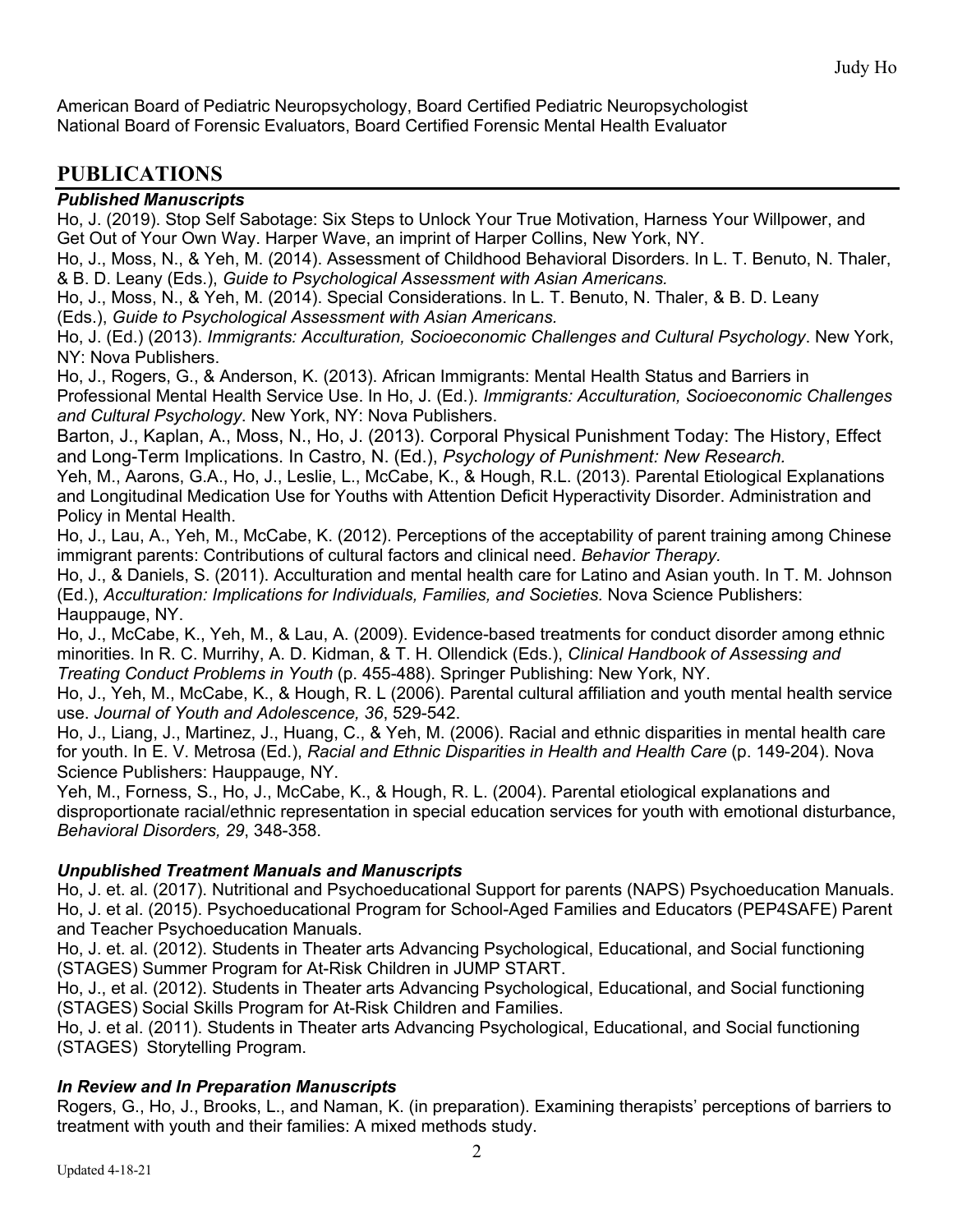Brooks, L., Ho, J., Rogers, G., and Naman, K. (in preparation). Examining therapists' perceptions of strategies for overcoming barriers to treatment with youth and their families.

Blum, E., Rogers, G., & Ho, J. (in review). Juvenile Justice: Effectiveness of three rehabilitation techniques on juvenile offenders.

Huang, C. Y., Ho, J., Yeh, M., Chavira, D. A., & Hough, R. L. (in preparation). Examining the relationship among acculturation, beliefs about causes, and mental health service use.

Palacio, N., Janulaitis, D., Cale, E. J., & Ho, J. (in review). Exploring learning styles in the classroom and their effects on youth problematic behaviors.

Ho, J., Cale, E. J., Palacio, N., and Janulaitis, D. (in preparation). The impact of a curriculum-integrated performance arts program on at-risk youths' emotional/behavioral and social functioning.

### **SELECTED CONFERENCES/PRESENTATIONS**

Ho, J. (May 17. 2021). Beating Physician Burnout: New Insights and Strategies to Promote Resilience. Hoag Medical Center Physician Meeting.

Ho, J. (May 11, 2021). Self-Care and Wellness: How to Pivot and Thrive in the Current Environment. GHJ Women's Empowerment Committee.

Ho, J. (April 7, April 28, May 19, 2021). Raising Resilient Girls 3-Part Series. Girl Scouts of Greater Los Angeles.

Ho, J. (April 10, 2021). Warning Signs of Abusive Relationships and Evidence-Based Strategies for Healing from Trauma. Trauma Recovery Summit.

Ho, J. (February 1, 2021). What's Your Type? Harnessing Your Strengths to Live Your Best Life. Virtual Women's Expo.

Ho, J. (October 16, 2020). What's Your Type? Building Strength Together. Asian Real Estate Association Virtual Convention.

Ho, J. (October 10, 2020). Stop Self-Sabotage. The Hearth World Mental Health Day Virtual Conference.

Ho, J. (August 16, 2020). Stop Self-Sabotage. Face It Virtual Conference.

Ho, J. (July 7, 2020). Preserving Mental Health Resilience and Coping During the Covid-19 Pandemic and Beyond at Kaiser Downey. Downey, CA.

Ho, J. (July 1, 2020). Building Resilience and Reducing Burnout During Stressful Times. Ticketmaster/LIVE Nation Mental Health Awareness Talk. Los Angeles, CA.

Ho, J. (June 30, 2020). Beating Burnout: New Insights and Strategies to Promote Resilience. Virtual Workshop for LiveNation and Ticketmaster.

Ho, J. (June 17, 2020). The Kaleidoscope of Available Treatments: A Primer on Well-Known Interventions and Lesser Known Alternatives. National Alliance of Mental Illness By the Beach. Malibu, CA.

Ho, J. (June 9, 2020). Burnout Recovery for Your Personality Type. Grand Rounds Speaker at Kaiser West Los Angeles. West Los Angeles, CA.

Ho, J. (April 24-26, 2020). *Beating Burnout: New Insights and Strategies to Promote Resilience*. Invited Speaker at the American Academy of Pediatric Neuropsychology Annual Conference, Las Vegas, NV. Ho, J. (February 9, 2020). *Burnout Busters for Your Personality Type*. Keynote Speaker at the Parents Working for Children Luncheon. Los Angeles, CA.

Ho, J. (February 4, 2020). *The Science of Self-Care*. Featured Speaker at The Gift of Self-Care Conference. Malibu, CA.

Ho, J. (January 30, 2020). *Unlock Your Motivation and Harness Your Willpower*. Keynote Speaker at Manatt Women's Initiative Summit. Culver City, CA.

Ho, J. (January 25, 2020). *Self-Care for Your Personality Type*. Featured Speaker at GirlTalk Festival. Newport Beach, CA.

Ho, J. (November 19, 2019). *How to stop self-sabotaging your goals*. Keynote Speaker at A New Time to Define Women's Leadership: Annual Women's Leadership Luncheon, Malibu, CA.

Ho, J. (October 30, 2019). *Reducing Burnout Among Caregivers*. Invited Featured Speaker at the Twenty-Second Annual Sarnat Symposium, Encino, CA.

Ho, J. (October 19, 2019). *Burnout and Wellness Among Physicians*. Invited Featured Speaker at Kaiser Permanente's Annual Women in Medicine Conference. Downey, CA.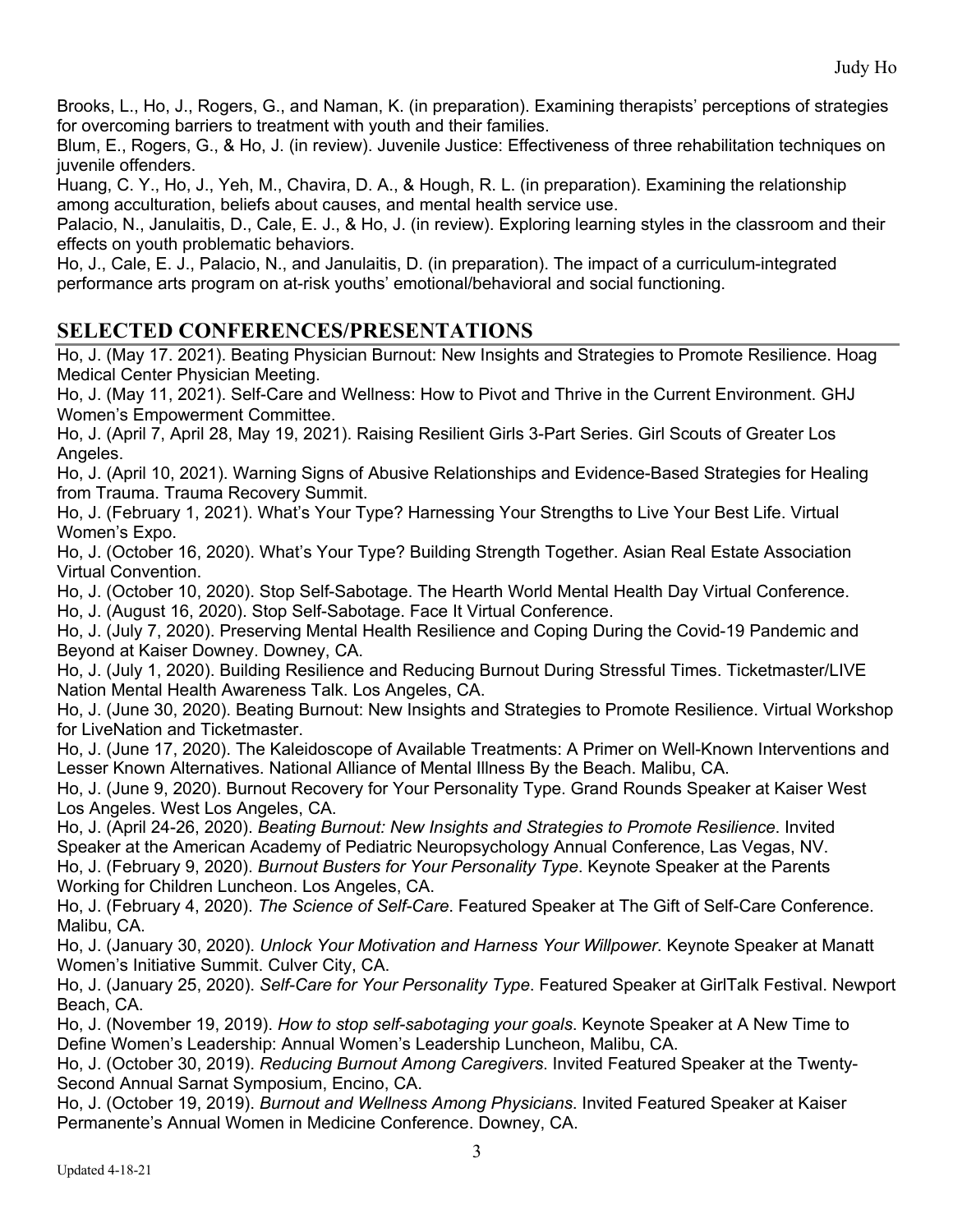Ho, J. (June 29, 2019). *No More Drama: Making Your Workplace Relationships Work*. Invited Speaker at Girlboss Rally LA, Los Angeles, CA.

Ho, J. (February 27, 2019). *Burnout Busters for Your Personality Type*. Keynote Speaker at Master the Disaster Annual Conference for First Responders, Ventura, CA.

Ho, J. (October 2, 2018). *Lighting the Way*. Keynote Speaker at Women's Leadership Luncheon. Malibu, CA. Lawford, C. K., Klein, D., Ho, J., Scholz, R., Fong, T., Scholz, R., & Garbe, K. (August 28, 2018). Fact or Fiction: The Truth About Addiction. Panel Presentation for Milestones Addiction Series. Agoura Hills, CA. Mirbod, V., Duarte, J., Ho, J., & Kim, L. (April 27, 2018). NAPS: Development and Pilot of the Nutritional And Psychosocial Support Program. Poster Presentation at the 2018 Western Psychological Association Annual Meeting in Portland, OR.

Ho, J. (November 14, 2017). *Cognitive Injury and Addiction*. Featured Speaker at the Costa Mesa Providers Conference sponsored by Constellation Behavioral Health. Costa Mesa, CA.

Ho, J. (September 21, 2017). *The Triple Threat: Assessment Techniques for Clinicians Working with Complex Cases of Multiple Diagnoses*. Featured Speaker at The Innovator's Dilemma Conference sponsored by Constellation Behavioral Health. Chicago, IL.

Ho, J. (August 28, 2017). *Media, Social Comparisons, and Self-Esteem in Young Women*. Featured Speaker at Press Conference sponsored by TREsemme. New York, NY.

Ho, J. (July 26, 2017). *Addiction, the Brain, and Neuropsychological Findings*. Keynote presented at the Women's Association for Addiction Treatment Monthly Meeting in Malibu, CA.

Ho, J. (July 2016). *Teaching to Your Personality*. EdTalk presented at the 2016 California Teachers Summit. Los Angeles, CA.

Ho, J. (April 2016). *Living a Values-Based Life*. Featured Speaker at Pepperdine University's Women and Lifelong Learning Seminar Series. Los Angeles, CA.

Ho, J. (February 2015). *Keynote: Your Career, Your Story*. Keynote Speaker at the 2015 Pepperdine University Annual Career Week. Los Angeles, CA.

Ho, J. (May 2014). *Benefits of Psychological Testing in diagnosing and treating disruptive physicians and in promoting recovery and relapse prevention*. Special Speaker Series presented at the Riverside County Medical Association Annual Meeting. Riverside, CA.

Ho, J. (April 2014). *Keynote Address to Women in Science*. Keynote Speaker at the 2014 Orange County Graduate Women in Science Annual Conference. Irvine, CA.

Ho, J. (November 2013). *Original Music Contribution to Mirrors of the Mind 2: The Psychotherapist as Artist*. Presented at the Los Angeles County Psychological Association Art Exhibition, Los Angeles, CA. Ho, J. (October 2013). *Innovation, Tradition, and Identity*. Panel Speaker at the Pepperdine Faculty Conference, Westlake Village, CA.

Blum, E., Rogers, G., & Ho, J. (October 2013). *Juvenile Justice: Effectiveness of Three Rehabilitation Techniques on Juvenile Offenders*. Poster Presented at the Los Angeles County Psychological Association Annual Meeting, Culver City, CA.

Cencirulo, J., Brooks, L., & Ho, J. (October 2013). *The Relationship Between Self-Efficacy and Theater: Where We Are*. Poster Presented at the Los Angeles County Psychological Association Annual Meeting, Culver City, CA.

Cale, B., Palacio, N., & Ho, J. (March 2013). *Juvenile Offenders: A Review of Gender Differences in Mental Health and Treatment Effectiveness*. Poster presented at the American Psychology-Law Society (Division 41, American Psychological Association) Annual Meeting, Portland, OR.

Brown, T. E., Ho, J., Tsong, Y., Moss, N., Cale, E. J. (October 2012). *Effectiveness of community implementations of Parent-Child Interaction Therapy (PCIT): A meta-analysis*. Paper presented at the International Organization of Social Sciences and Behavioral Research Annual Meeting, Las Vegas, NV. Brown, J., Nguyen, H., Tooley, E., Rouault, R., Ho, J., Cale, B., Janulaitis, D., & Moss, N. (October 2012). *Implementing a Curriculum-Based Performance Arts/Social-Skills Building Program for At-Risk Yout*h. Workshop presented at the International Organization of Social Sciences and Behavioral Research Annual Meeting, Las Vegas, NV.

Barton, J. D., Anderson, K., Rogers, G., & Ho, J. (October 2012). *Developing an educational program to increase parental motivation and youth engagement in mental health treatment*. Paper presented at the International Organization of Social Sciences and Behavioral Research Annual Meeting, Las Vegas, NV.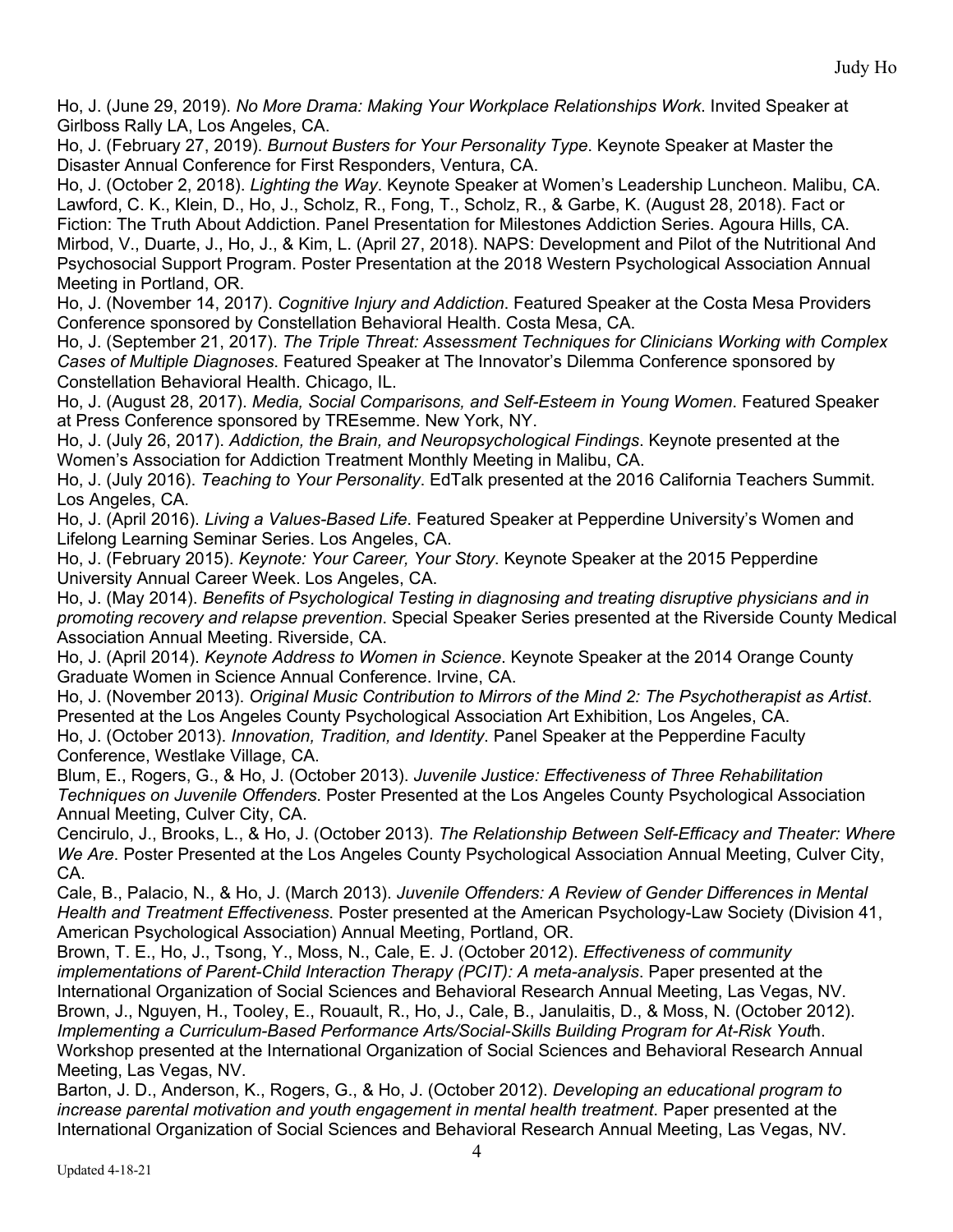Kirby, J., & Ho, J. (October 2012). *Advancing the Case for Mindfulness-Based Training with Athletes*. Poster Presented at the Association for Applied Sports Psychology Annual Meeting.

Ho, J. (September 2012). Clinical Interventions for the Aging Population. Seminar Series presented to Los Angeles Department of Mental Health (LADMH), Los Angeles, CA.

Ho, J. (August 2012). *Challenges of Disseminating Manualized Cognitive-Behavioral Therapy in Two Urban Communities*. Paper presented as part of a symposium entitled *Square Pegs in Round Holes?: Challenges of Evidence-based Practice in Diverse Urban Communities* (Chair: Harrell, S.). Symposium accepted for presentation at American Psychological Association Annual Meeting, Orlando, FL.

Rouault, R., Ho, J., Kirby, J., Palacio, N., & Zopel, W. (May 2012). Problem Behaviors in Kinesthetic Learners. Poster Presented at the Association for Psychological Science Annual Meeting, Chicago, IL.

Ho, J. (April 2012). *The impact of a curriculum-integrated performance arts program on at-risk youths' emotional, behavioral, and social skills functioning*. Paper presented as part of a symposium entitled *Social Skills, Self-Esteem, and Learning Styles in a Diverse Sample of At-Risk Youth: Correlates of Emotional/Behavioral Problems (Chair: Ho, J.)*. Symposium accepted for presentation at Western Psychological Association Annual Meeting, San Francisco, CA.

Ho, J., Palacio, N., Cale, E., & Janulaitis, D. (February 2012). *The STAGES Project: Implementing a creative program for social skills development in at-risk youth*. Interest Group Meeting presented at the Southeastern Psychological Association Annual Meeting, New Orleans, LA.

Janulaitis, D., Ho, J., Cale, E., & Palacio, N. (February 2012). *How are you interacting? Parental views on youths' social skills development and implications for behavioral functioning*. Paper presented at the Southeastern Psychological Association Annual Meeting, New Orleans, LA.

Ho, J., Cale, E., Palacio, N, & Janulaitis, D (2011). *The impact of a curriculum-integrated performance arts program on at-risk youth*. Paper presented at the International Organization of Social Sciences and Behavioral Research Annual Meeting, Las Vegas, NV.

Cale, E., Palacio, N., Janulaitis, D., & Ho, J. (2011). *Investigating parent-youth agreement:*

*The effects of report discrepancy on problematic behaviors*. Paper presented at the International Organization of Social Sciences and Behavioral Research Annual Meeting, Las Vegas, NV.

Palacio, N., Janulaitis, D., Cale, B., & Ho, J. (2011). *Exploring learning styles in the classroom and their effects on problematic behaviors*. Paper presented at the International Organization of Social Sciences and Behavioral Research Annual Meeting, Las Vegas, NV.

Ho, J. (2011). *Engagement strategies for families in therapy*. Poster presented at the Western Psychological Association Annual Meeting, Los Angeles, CA.

Ho, J. (2010). *Perceptions of the acceptability of Parent Management Training among immigrant Chinese parents*. Lecture presented at the UCLA Department of Psychiatry Fellow Meeting, Los Angeles, CA. Ho, J., Zima, B., Bussing, R., & Tang, L. (2009). *Parental ADHD knowledge, medication and counseling treatment acceptability, and ADHD service use among African American, Latino, and Caucasian families*. Poster presented at the American Academy Child and Adolescent Psychiatry Annual Meeting, Honolulu, HI.

Ho, J. (2007). *Clinical Perspective*: *Eating Disorders.* Lecture presented at San Diego State U., San Diego, CA. Ho, J. (2007). *Working with ethnically diverse patients in psychotherapy*. Lecture/workshop presented at University of California, San Diego, Department of Psychiatry, La Jolla, CA.

Ho, J. (2007). *Innovative treatments for eating disorders*. Lecture/workshop presented at University of California, San Diego, Department of Psychiatry, La Jolla, CA.

Ho, J., & Rockwell, R. (2006). Eating *Disorders: Current research and treatment*. Lecture presented at San Diego State University, San Diego, CA.

Ho, J. (2006). *Eating Disorders: An introduction and what you can do to help*. Lectures/workshops presented at various secondary schools, San Diego, CA.

Huang, C., Ho, J. Liang, J., Martinez, J., Yeh, M., & Hough, R. (2006). *Examining the relationship between acculturation, beliefs about causes, and mental health service use*. Poster presented at the Western Psychological Association Annual Meeting, Palm Springs, CA.

Martinez, J., Yeh, M., Ho, J., Huang, C., Liang, J., & Hough, R. (2006). *An exploration of service types, race/ethnicity, and mental health treatment outcomes for children with mental health disorders*. Poster presented at the Western Psychological Association Annual Meeting, Palm Springs, CA.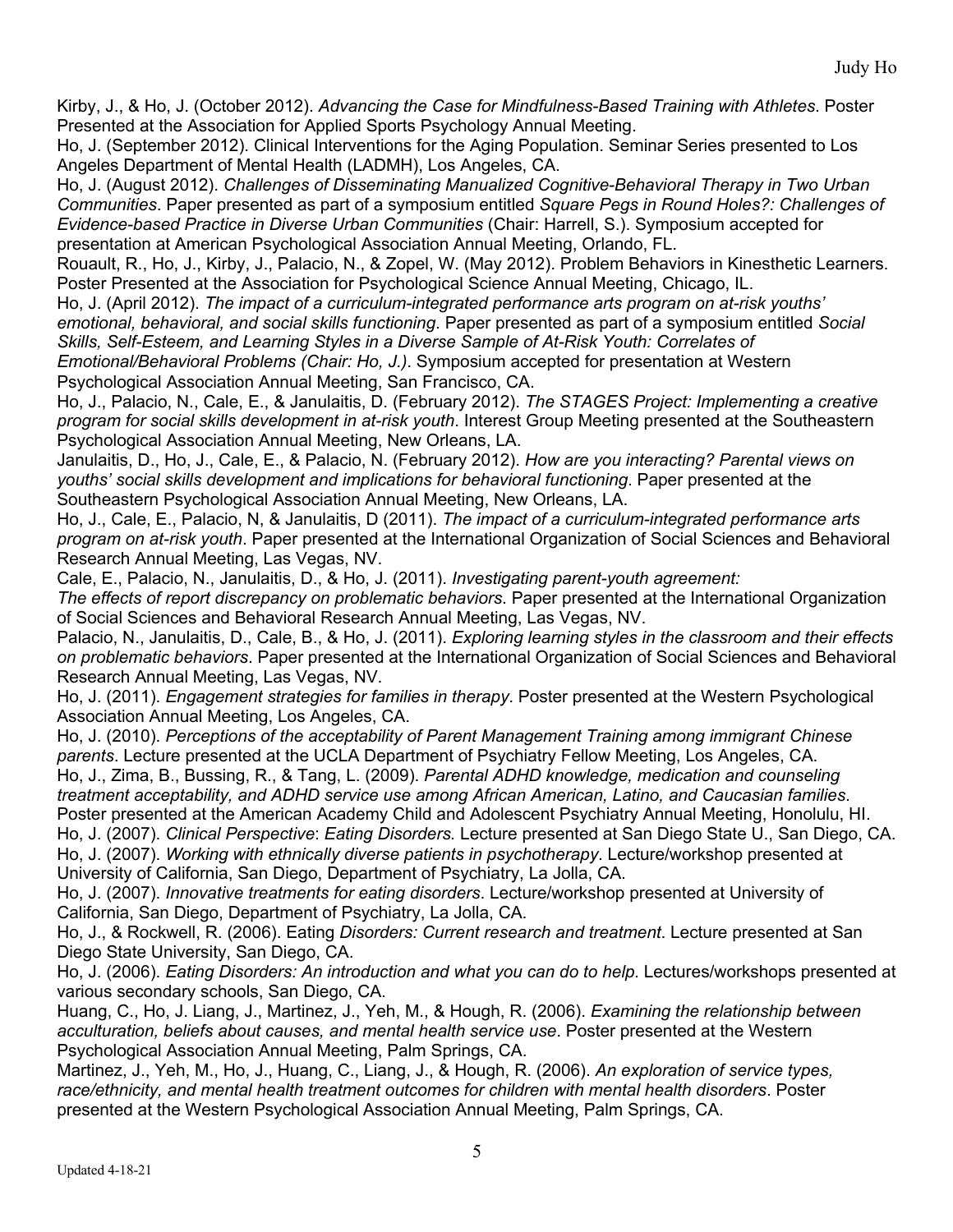Ho, J., McCabe, K., & Yeh, M. (2005). *Cultural issues in mental health services for Latino youth and evidencebased treatment for Mexican-American families with pre-schoolers with behavior disorders*. Lecture/Workshop presented at the Latino Social Work Network Annual Meeting, San Diego, CA.

Ho, J., Yeh, M., & Hough, R. (2005). Race/ethnicity, acculturation and outcomes for children. Poster presented at the Western Psychological Association Annual Meeting, Portland, OR.

Ho, J., Yeh, M., & Hough, R. (2005). *Race/ethnicity, culture, and mental health services and outcomes for children*. Poster presented at the American Psychological Society Annual Meeting, Los Angeles, CA. Ho, J., Yeh, M., McCabe, K., & Hough, R. (2004). *Race/ethnicity, parental cultural affinity, and mental health services for children*. Poster presented at the American Psychological Association Meeting, Honolulu, HI. Ho, J. (2001). *Are role models important?* Lecture presented at UCB Psychology Meeting, Berkeley, CA.

### **RESEARCH EXPERIENCE**

| $08/15 -$           | Pepperdine University Graduate and Professional Schools Institutional Review Board,                                                                                                                                                                                                                                                                                                                                                                                                                                                                                                                                                                                                                                                                                                                                                                                                                                                                                                                                                                                                                                                                                                                                                                                                                                                                                                                                                                                                                                                                                                                                                                                                                                                                                                                                                                                                                                                                                                                                                                                                                                                                                                                                                                                                                                                                                                                                                                                                                                                                                                                                                                                                                                                |
|---------------------|------------------------------------------------------------------------------------------------------------------------------------------------------------------------------------------------------------------------------------------------------------------------------------------------------------------------------------------------------------------------------------------------------------------------------------------------------------------------------------------------------------------------------------------------------------------------------------------------------------------------------------------------------------------------------------------------------------------------------------------------------------------------------------------------------------------------------------------------------------------------------------------------------------------------------------------------------------------------------------------------------------------------------------------------------------------------------------------------------------------------------------------------------------------------------------------------------------------------------------------------------------------------------------------------------------------------------------------------------------------------------------------------------------------------------------------------------------------------------------------------------------------------------------------------------------------------------------------------------------------------------------------------------------------------------------------------------------------------------------------------------------------------------------------------------------------------------------------------------------------------------------------------------------------------------------------------------------------------------------------------------------------------------------------------------------------------------------------------------------------------------------------------------------------------------------------------------------------------------------------------------------------------------------------------------------------------------------------------------------------------------------------------------------------------------------------------------------------------------------------------------------------------------------------------------------------------------------------------------------------------------------------------------------------------------------------------------------------------------------|
| present             | <b>Chair</b><br>Develop initiatives and actions to ensure federal compliance and IRB independence; establish<br>efficient, organized, systematic, and thorough reviews, and oversee strategic plans to accomplish<br>these goals for all four of Pepperdine's Graduate Schools (Graduate School of Education and<br>Psychology, Graziadio School of Business and Management, School of Law, and School of Public<br>Policy). Promote a culture consistent with the objectives of Pepperdine's Human Research<br>Protection Program (HRPP), with special emphasis on the respect for and protection of individuals<br>participating in research at the University. Strengthen the protection of research participants by<br>ensuring the proper review, approval, disapproval or determination of exemption from further<br>review of research protocol submissions to the IRB. Preside over meetings of the fully convened<br>IRB and ensure that the IRB carries out its duly authorized responsibilities as required by federal<br>regulations, ethical principles, state laws and University policy. Review and approve protocol<br>submissions that qualify for expedited and exempt review pursuant to federal regulations, ethical<br>principles, state laws and University policies, or delegate such authority to a qualified and<br>experienced IRB member to conduct such review and approval. Ensure membership of the IRB<br>Board is recruited, appointed, trained, and oriented such that the IRB is duly qualified to fulfill its<br>obligations to review, require modifications to, approve (or disapprove) research protocols that<br>represent the breadth of research submitted to the IRB by Pepperdine researchers. Develop and<br>implement Pepperdine's Human Research Protection Program (HRPP) policies and procedures.<br>Confer as a liaison between the HRPP and the University research community to promote<br>communication and understanding of the concerns of the IRB, the research community and other<br>HRPP partners. Direct reports related to safety, noncompliance, unanticipated problems in<br>research and adverse events are reviewed, attended to and reported pursuant to federal<br>regulations, state laws and University policy. Correspond to local and federal investigations<br>relating to protocols and actions, as required. Led development towards IRB Independence by<br>enacting policies and hiring and training personnel that encourage unbiased reviews and decision<br>processes free of conflicts of interests and social influence. Originate and manage the IRB<br>Continuing Education Program for faculty, research staff, students, and IRB Board Members. |
| $08/10-$<br>present | <b>CREATE Lab, Principal Investigator</b><br>Design, develop, and direct research projects to achieve the overarching goal of the CREATE<br>Lab, which is to improve the delivery of evidence-based mental health care to high need<br>populations in primary care, community mental health, and school based settings by develop and<br>disseminate interventions that will enable youth and families from ethnically and demographically<br>(especially low income sectors) diverse populations to have access to and utilize empirically-<br>driven, effective care at various levels of intervention (universal, selective, and indicated). Lead<br>15-20 student research assistants each school year and collaborate with various community<br>partners to achieve lab goals.                                                                                                                                                                                                                                                                                                                                                                                                                                                                                                                                                                                                                                                                                                                                                                                                                                                                                                                                                                                                                                                                                                                                                                                                                                                                                                                                                                                                                                                                                                                                                                                                                                                                                                                                                                                                                                                                                                                                                |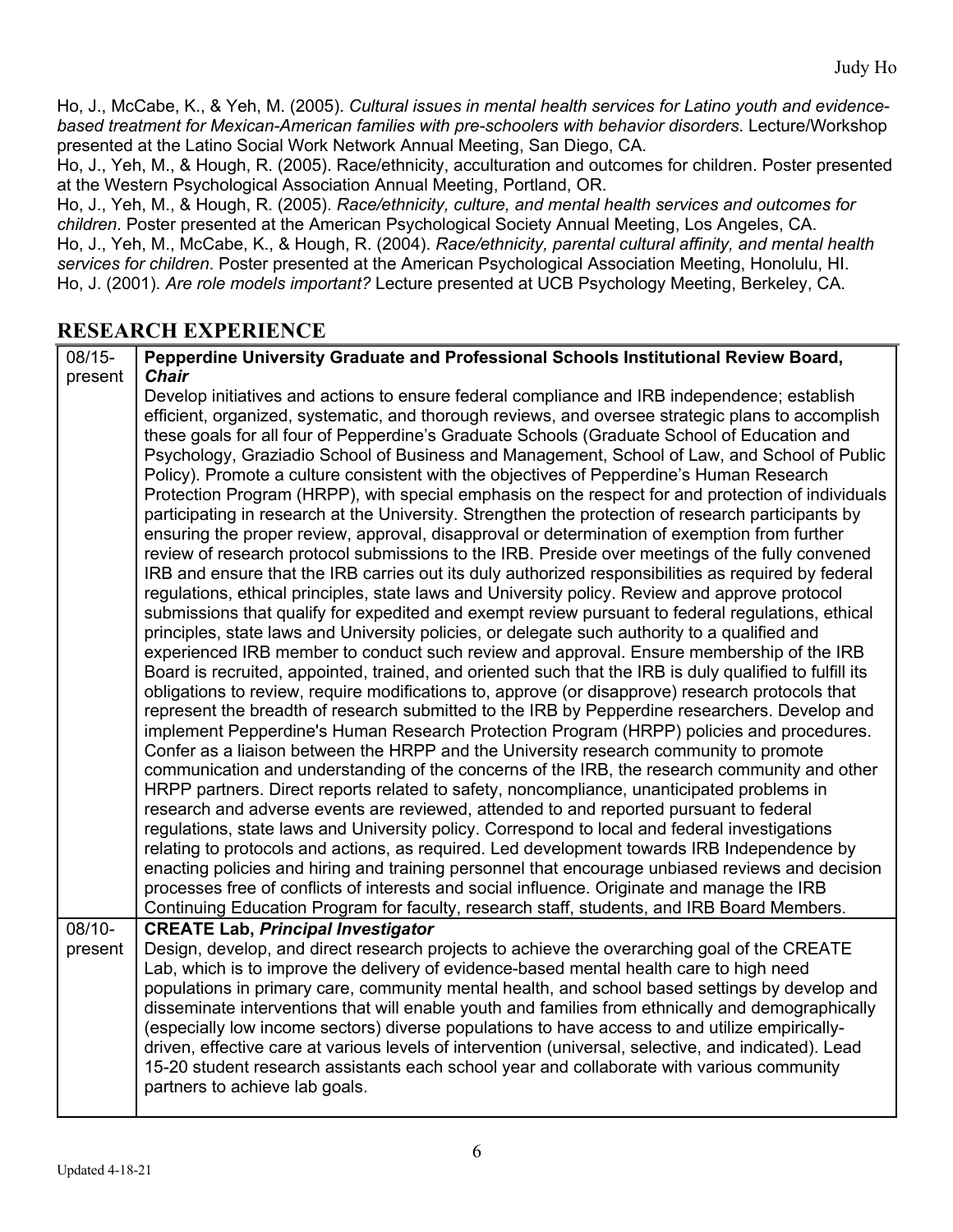|                              | Four ongoing projects are underway in various stages of development, data collection, data<br>analyses, and manuscript preparation. The first project, STAGES, which was the beneficiary of a<br>small Pepperdine-based grant (Coastal) focuses on improving emotional and behavioral<br>functioning in at-risk middle school students through the use of an artistic performance-based<br>summer program designed by this Principal Investigator. Collaborated with the Santa<br>Monica/Malibu Unified School District and implemented this program to over 160 academically<br>and/or behaviorally at-risk students over three consecutive summers (2011, 2012, 2013) after an<br>initial two-year development period (2009-2011), and collected baseline and follow-up data on the<br>students, their parents, and classroom teachers in two of the three years. The second project,<br>PARTY, focuses on identifying the factors that present barriers to receiving professional mental<br>health services in socio-demographically disadvantaged groups, and understanding the strategies<br>that help these families to engage in needed treatment in order to prevent negative outcomes for<br>the individuals and society at large. Quantitative and qualitative data was collected from<br>community therapists in 2013. Data from both projects have been analyzed and interpreted, and<br>the results are in the process of dissemination through completed presentations and manuscripts<br>which have been submitted for review. |
|------------------------------|-----------------------------------------------------------------------------------------------------------------------------------------------------------------------------------------------------------------------------------------------------------------------------------------------------------------------------------------------------------------------------------------------------------------------------------------------------------------------------------------------------------------------------------------------------------------------------------------------------------------------------------------------------------------------------------------------------------------------------------------------------------------------------------------------------------------------------------------------------------------------------------------------------------------------------------------------------------------------------------------------------------------------------------------------------------------------------------------------------------------------------------------------------------------------------------------------------------------------------------------------------------------------------------------------------------------------------------------------------------------------------------------------------------------------------------------------------------------------------------------------------------------------------------------------|
|                              | The two most recent research projects naturally follows from the earlier two projects, and involves<br>the development of psychoeducational manuals designed for implementation with parents and<br>teachers in at-risk communities. The third project, PEP4SAFE, builds upon the work of the PARTY<br>Project. A manualized psychoeducational program for parents and teachers is currently being<br>finalized to educate them on common childhood emotional/behavioral problems, to teach<br>evidence-based techniques to modify behavior and address emotional difficulties in children, and<br>to educate these gatekeepers when problems require professional referral. Manuals have been<br>finalized and pilot studies are underway to assess the utility and effectiveness of this program.<br>The fourth project, NAPS, aims to improve health outcomes by supporting mental health in low-<br>income and high need women in LA County. Specifically, this project seeks to build a sustainable<br>infrastructure for delivering mental health support services to women in the Special Supplemental<br>Nutrition Program for Women Infants and Children (WIC). A cross-disciplinary service learning<br>program was developed in collaboration with PHFE-WIC with pilot testing commenced January<br>2017. Parent participants in the WIC program who have post-partum depression symptoms<br>received training in evidence-based support strategies based in Cognitive Behavioral Therapy<br>without additional financial burden.  |
| $10/16 -$<br>present         | Constellation Behavioral Health, Residential Treatment Program Evaluation, Consulting<br>Investigator<br>Evaluated and critiqued year 1 pilot study methods, results, and discussion to strengthen and<br>optimize data collection and analysis in year 2 pilot study. Create and direct recommended study<br>protocol for year 2, develop mixed methods analytic plan, analyze data and interpret findings to<br>create presentation materials to disseminate results to key stakeholders.                                                                                                                                                                                                                                                                                                                                                                                                                                                                                                                                                                                                                                                                                                                                                                                                                                                                                                                                                                                                                                                   |
| 08/07-<br>07/10<br>$09/02 -$ | University of California Los Angeles Department of Psychiatry, Postdoctoral Fellow<br>Mentors: James McCracken, M. D.; Bonnie Zima, M. D.<br>Received a 2-year Institutional Training Grant Award titled the "The Science of Child Mental<br>Health." Published one first-authored review chapter on innovative evidence-based treatments for<br>ethnic minority youth with conduct disorders. Produced several research manuscripts regarding<br>how parental beliefs, knowledge, and attitudes towards child mental health care affect actual<br>service use for low-income Latino, African American, and immigrant Chinese families. Presented<br>research findings at American Academy of Child and Adolescent Psychiatry Annual Meeting 2009<br>and UCLA Psychiatry "Grand Rounds." Expanded on research methodologies and software<br>knowledge, including multivariate techniques, mixed methods analyses, multiple and logistic<br>regression analyses, and syntax programming in SPSS, SAS, and STATA software.<br>Children's Hospital San Diego Child/Adolescent Services Research Center, Research                                                                                                                                                                                                                                                                                                                                                                                                                                 |
| 08/07                        | <b>Fellow</b>                                                                                                                                                                                                                                                                                                                                                                                                                                                                                                                                                                                                                                                                                                                                                                                                                                                                                                                                                                                                                                                                                                                                                                                                                                                                                                                                                                                                                                                                                                                                 |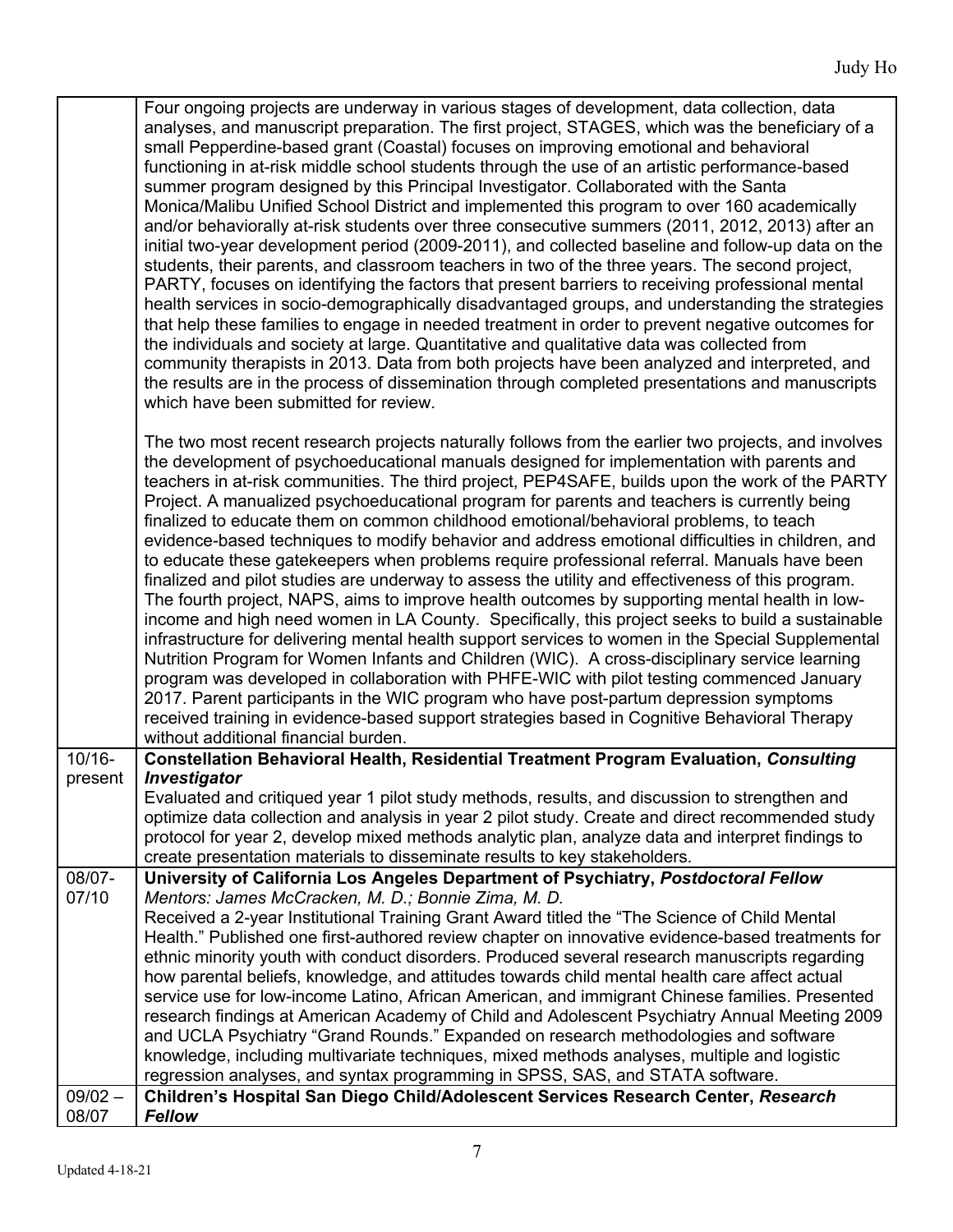|           | Supervisor: May Yeh, Ph. D.                                                                                                                                                                              |
|-----------|----------------------------------------------------------------------------------------------------------------------------------------------------------------------------------------------------------|
|           | Received a 4-year Pre-doctoral Training Grant "Race/Ethnicity, Acculturation, and Outcomes."                                                                                                             |
|           | Published one first-authored review chapter on racial/ethnic disparities in mental health services                                                                                                       |
|           | for youth, one first-authored peer-reviewed research manuscript on the influence of parental                                                                                                             |
|           | acculturation on youth mental health service use for ethnically diverse youth, and a peer-reviewed                                                                                                       |
|           | research manuscript on the influence of parents' etiological explanations for child's                                                                                                                    |
|           | emotional/behavioral problems on special education service use. Presented research findings at                                                                                                           |
|           | several national conferences and university lectures including American Psychological                                                                                                                    |
|           | Association, American Psychological Services, Western Psychological Association, and "Grand                                                                                                              |
|           | Rounds." Supervised two doctoral and two master students on grant proposals, conference                                                                                                                  |
|           | presentations, data analyses, and manuscript development. Spearheaded a team of five                                                                                                                     |
|           | researchers to develop a published (2007) theoretical/conceptual model explaining factors leading<br>to racial/ethnic disparities in mental health care for families. Designed and implemented interview |
|           | protocol for a NIMH-funded longitudinal study which examined cognitive consensus between                                                                                                                 |
|           | youth, parents, and therapists in child mental health treatment. Trained undergraduate and                                                                                                               |
|           | graduate student research associates in standardized data collection strategies. Mastered use of                                                                                                         |
|           | SPSS software and conducted multiple and logistic regression analyses and multivariate                                                                                                                   |
|           | analyses.                                                                                                                                                                                                |
| 08/00-    | University of California, Berkeley Psychology Honors Thesis Program, Student Researcher                                                                                                                  |
| 05/01     | Supervisors: Irving Zucker, Ph. D., Oliver John, Ph. D.                                                                                                                                                  |
|           | Innovated assessment protocol to assess youths' relationships with peer and adult role models.                                                                                                           |
|           | Collected data from 35 youth and families, conducted statistical analyses, and interpreted                                                                                                               |
|           | findings. Completed honors thesis manuscript which received a high honors distinction from a                                                                                                             |
| 09/00-    | faculty panel. Presented research findings at annual departmental conference.<br>University of California Berkeley Behavioral Neuroscience, Research Apprentice                                          |
| 10/01     | Supervisor: Seth Roberts, Ph. D.                                                                                                                                                                         |
|           | Optimized recruitment and data collection procedures. Evaluated outcomes of behavioral                                                                                                                   |
|           | intervention strategies for sleep disorder patients. Produced reports for research team.                                                                                                                 |
| 09/00-    | University of California Berkeley Institute of Social/Personality, Research Assistant                                                                                                                    |
| 06/01     | Supervisor: Oliver John, Ph. D.                                                                                                                                                                          |
|           | Organized research team tasks for a large-scale longitudinal clinical depression treatment                                                                                                               |
|           | outcome study. Produced progress reports to finding agencies. Conducted data analyses using                                                                                                              |
|           | SPSS.                                                                                                                                                                                                    |
| 08/99-    | University of California, Berkeley Institute of Human Development, Research Assistant                                                                                                                    |
| 06/00     | Supervisor: Steve Hinshaw, Ph. D.                                                                                                                                                                        |
|           | Administered neuropsychological assessments and standardized interview protocols for youth                                                                                                               |
| $01/00 -$ | with Attention Deficit Hyperactivity Disorder. Conducted data analyses using SPSS<br>University of California, Berkeley Cognitive Psychology, Undergraduate Researcher                                   |
| 05/00     | Supervisor: William Prinzmetal, Ph. D.                                                                                                                                                                   |
|           | Designed a variation of the Posner Task to examine attention and executive functions in college                                                                                                          |
|           | students. Led recruitment and data collection for 20 subjects. Managed study database and                                                                                                                |
|           |                                                                                                                                                                                                          |
|           | completed monthly research reports based on study findings.                                                                                                                                              |

# **TEACHING EXPERIENCE**

| $08-10-$ | Pepperdine University Graduate School of Psychology, Tenured Associate Professor              |
|----------|-----------------------------------------------------------------------------------------------|
| present  | Active as a tenured associate professor in the Graduate School of Education and Psychology at |
|          | Pepperdine University. Design curriculum, lecture/lesson plans, exams, assignments, and       |
|          | evaluation/grading criteria for doctoral level cognitive assessment course, social bases of   |
|          | behavior course, and statistics and methods course; and masters level psychopathology course, |
|          | behavioral management course, capstone scientific writing and research course, and social     |
|          | psychology course. Spearhead development of capstone Masters of Arts course integrating       |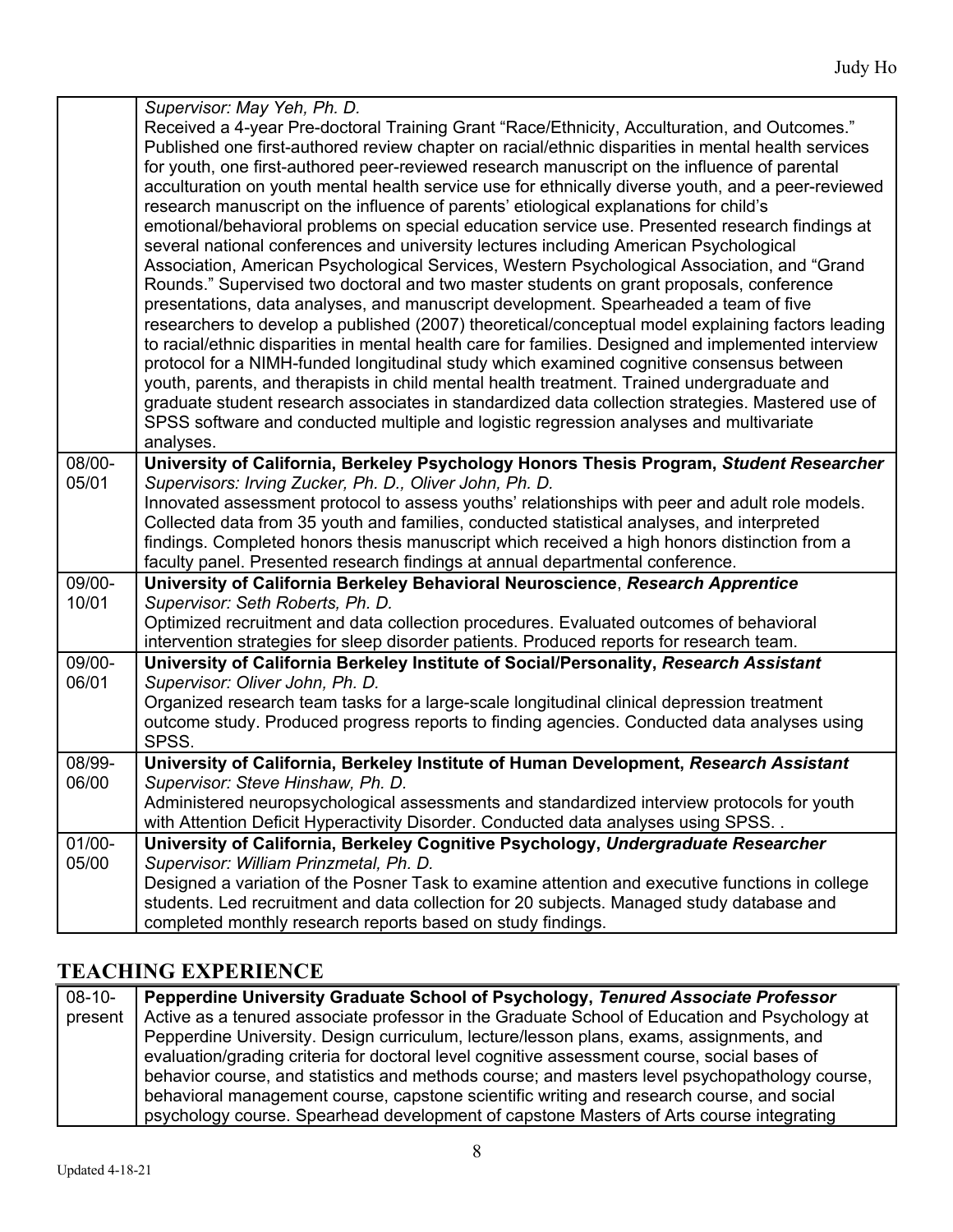|                    | research methods and clinical service work to guide student production of a critical literature<br>review and grant proposal. Direct development of social psychology course across the department<br>as course coordinator. Participate in the following University committees: PsyD Doctoral Program<br>Student Selection Committee; Masters (MA, MFT) Program Curriculum Committee; Doctoral<br>Program Curriculum Committee; Diversity Council; Rank, Tenure, and Promotion Committee;<br>Student Learning Outcomes Committee; Diversity Officer of GSEP; Faculty Sponsor for the Asian<br>American Psychological Student Association; and the Pepperdine Iranian Psychology Student<br>Association. Directed doctoral and master student research and chaired over twenty students<br>dissertations to date. Preside as co-examiner of advanced doctoral student clinical<br>comprehensive exams required for clearance to clinical internship. Received excellent feedback<br>from students on end-of-course written evaluations, with ratings averaging between 4.3 and 5 for<br>all criteria (on a scale of 1-5, $1 =$ low and $5 =$ high). |
|--------------------|-----------------------------------------------------------------------------------------------------------------------------------------------------------------------------------------------------------------------------------------------------------------------------------------------------------------------------------------------------------------------------------------------------------------------------------------------------------------------------------------------------------------------------------------------------------------------------------------------------------------------------------------------------------------------------------------------------------------------------------------------------------------------------------------------------------------------------------------------------------------------------------------------------------------------------------------------------------------------------------------------------------------------------------------------------------------------------------------------------------------------------------------------------|
| 08-09-<br>09/09    | University of California Los Angeles Department of Psychology, Course Instructor<br>Created curriculum, lectures/lesson plans, exams, assignments, and evaluation/grading criteria for<br>an accelerated upper division developmental psychology course of 56 students. Implement all<br>lectures and used innovative teaching techniques including use of video, audio, and internet-<br>based media, games, demonstrations, role-play activities, and real-world applications. Supervised<br>2 doctoral teaching assistants, conducted observations of their discussion sections, and provided<br>feedback to reinforce their accomplishments and recommend areas for improvement. Advised<br>students needing additional academic assistance, facilitated exploration of possible career paths<br>post college. Received excellent feedback from students on end-of-course written evaluations,<br>with ratings averaging between 8 and 9 for all criteria (on a scale of 1-9, 1 = low and $9 = high$ ).                                                                                                                                         |
| $01/06 -$          | San Diego State University Department of Psychology, Course Instructor                                                                                                                                                                                                                                                                                                                                                                                                                                                                                                                                                                                                                                                                                                                                                                                                                                                                                                                                                                                                                                                                              |
| 06/06              | Supervisor: Elizabeth Klonoff, Ph. D.<br>Designed curriculum, lectures/lesson plans, exams, assignments, and evaluation/grading criteria<br>for an upper division Statistics for Psychology course of 25 students. Delivered all lectures using<br>meaningful ways to relate statistical analyses to real-world applications and datasets. Simplified<br>learning of complex statistical concepts and utilized repetition and variety to ensure student<br>mastery of material. Supported student learning through creation of periodic review sessions,<br>facilitation of study groups, and orchestration of monthly individual feedback meetings.<br>Received excellent feedback from students on end-of-course written evaluations, with ratings<br>averaging between 4.5 and 5 for all criteria (on a scale of 1-5, 1 = low and $5 = high$ ).                                                                                                                                                                                                                                                                                                  |
| $08/05 -$<br>12/05 | San Diego State University, Department of Psychology, Teaching Assistant/Guest Lecturer<br>Supervisor: May Yeh, Ph. D.                                                                                                                                                                                                                                                                                                                                                                                                                                                                                                                                                                                                                                                                                                                                                                                                                                                                                                                                                                                                                              |
|                    | Created exam questions for two midterms and a final exam and developed evaluation criteria for<br>an upper division developmental psychopathology course of 80 students. Innovated review guides<br>for exams based on scaffolding principles and spearheaded three review sessions. Designed and<br>implemented two lectures on attention deficit hyperactivity disorder and autistic spectrum<br>disorders. Focused student learning by providing academic assistance and tutoring sessions<br>outside of class. Received excellent feedback from students on end-of-course written evaluations,<br>with ratings averaging between 4.2 and 5 (on a scale of 1-5, 1 = low and $5 =$ high).                                                                                                                                                                                                                                                                                                                                                                                                                                                         |
| $06/01 -$<br>08/01 | Lincoln Child Center Special Education Day School - Oakland, CA, Instructional Associate<br>Supervisor: Monica Guerrera<br>Directed academic planning and formulated individualized curriculum for Math, Science, and<br>Visual Arts, and developed evaluation criteria for 50 special education students. Taught special<br>education and emotionally disturbed (ED) children age 6-12, developed progress reports on                                                                                                                                                                                                                                                                                                                                                                                                                                                                                                                                                                                                                                                                                                                              |
|                    | students' academic performance, and informed school personnel and parents of learning<br>outcomes. Determined and measured academic benchmarks with the goal of mainstreaming<br>appropriate students to public high schools in accordance with least restrictive setting guidelines.                                                                                                                                                                                                                                                                                                                                                                                                                                                                                                                                                                                                                                                                                                                                                                                                                                                               |

# **BRIEF SUMMARY OF CLINICAL QUALIFICATIONS AND EXPERIENCE**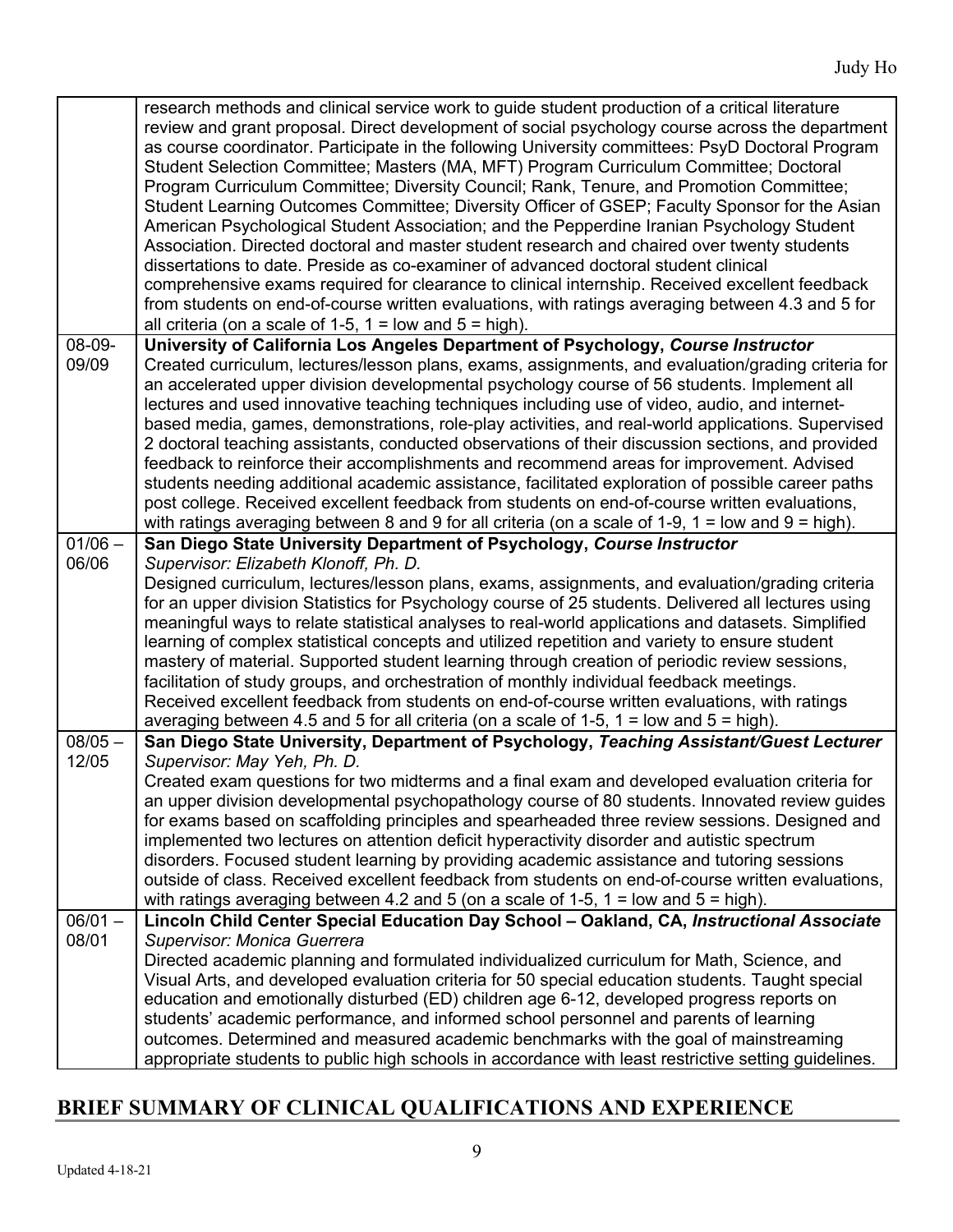Licensed clinical psychologist in the state of California, American Board of Professional Psychology Diplomate, and National Board of Forensic Evaluators Diplomate with over 18 years of clinical training and experience through a combination of formal education, specialized training protocols, practicum and internship placements, specialty fellowship placement, inpatient hospitals, outpatient clinics, school-based treatment initiatives, and private practice.

Provide clinical services as a forensic and/or neuropsychological evaluator and oversight on evidence-based protocols to multiple national organizations, including National Institute of Mental Health's Community Partners in Care Project (2008-2011), Center for Disease Control's Legacy Project (2011-2015), the Department of Mental Health Los Angeles (2011-present), Kaiser Permanente (2013-present), Promises Treatment Center (2013-present), Bridges to Recovery (2011-present), Clearview Treatment Centers (2012-present), and Pure Recovery California (2016-present). Appointed as Expert Witness in Psychology in a variety of civil and criminal legal proceedings. Received Board Approved Evaluator status for a variety of Professional Boards.

Conduct a variety of assessments including psychodiagnostic, neuropsychological, and psychoeducational testing used in forensic and treatment settings. Emphasize state of the art, psychometrically validated, empirically supported, best practices protocols in all evaluation plans. Continual development of expertise pertaining to forensic and neuropsychological evaluations include traumatic brain injury, dementing disorders, complex diagnoses, board actions and professional licensing disputes, emotional damages, child custody and the capacity to adequately parent a minor child, cognitive and psychological fitness for duty for professional careers, impact of sexual and physical abuse/assault, mental and medical personal injury, assessment of psychological state at the time of crime, assessment of fitness to stand trial, malingering and secondary gain issues, and employment discrimination and harassment.

Continual development of intervention specialties include scientifically-driven, evidence-based, solutionfocused approaches such as Cognitive Behavioral Therapy, Behavioral Modification, Dialectical Behavioral Therapy, and Acceptance and Commitment Therapy with extensive experience pertaining to complex clients with Dual Diagnoses and Personality Disorders.

| $08/10 -$ | Private Practice of Dr. Judy Ho, Proprietor and Neuropsychologist/Clinician                            |
|-----------|--------------------------------------------------------------------------------------------------------|
| present   | Provide comprehensive assessment/evaluation services for psychoeducational testing and                 |
|           | neuropsychological testing for purposes including 1) diagnoses and treatment planning of               |
|           | complex, dual-diagnoses patients, 2) use in school systems including the development of an             |
|           | Individualized Educational Plan (IEP) to qualify for appropriate special education services, 3)        |
|           |                                                                                                        |
|           | disability evaluations, and 4) forensic evaluations, specializing in civic legal proceedings including |
|           | areas of personal injury/traumatic brain injury, fitness for duty, professional licensing, and other   |
|           | areas of labor and administrative law. Identify and develop opportunities for pro bono work with       |
|           | low-income clients and offered parenting groups services free of charge to families in the Los         |
|           | Angeles community. Prioritize for high quality training in specialty areas such as psychological       |
|           | testing and culturally-appropriate services through continuing education and peer consultations.       |
|           | Deliver empirically supported interventions to youth and adults in individual and group formats.       |
| $01/18 -$ | Milestones Ranch Malibu, Consulting Neuropsychologist                                                  |
| present   | Provide comprehensive clinical assessment services and conduct neuropsychological testing to           |
|           | residential treatment patients at Malibu treatment center. Design and implement individualized         |
|           | assessment batteries for each patient based on clinical intake, records review, and presenting         |
|           | complaints. Create neuropsychological and psychodiagnostic reports for treatment planning, and         |
|           | provide feedback sessions to client and client's clinical care team. Collaborate in interdisciplinary  |
|           | treatment teams which include nurses, therapists, psychologists, psychiatrists, and administrative     |
|           | staff and provide reports to treatment team and family members.                                        |
| $06/17 -$ | <b>Center for Professional Recovery, Forensic Psychologist</b>                                         |
| 09/18     | Deliver comprehensive diagnostic evaluations for professionals who are struggling with addiction       |
|           | and other mental health issues. Design and implement assessment batteries for each patient             |
|           |                                                                                                        |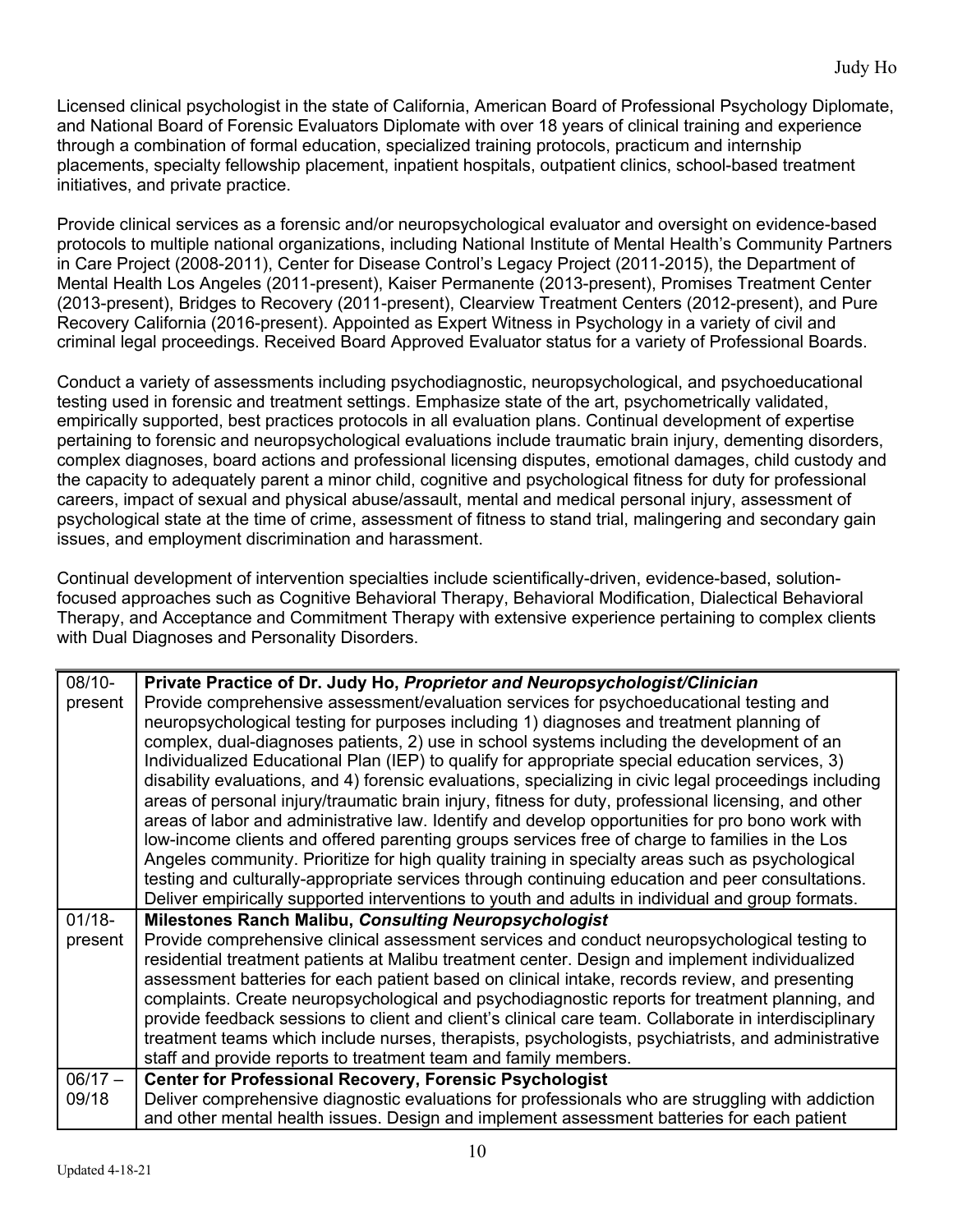|                    | based on clinical intake, records review, and presenting complaints. Create neuropsychological<br>and psychodiagnostic reports for treatment planning, reviewed pertinent case files and medical<br>records, conducted interviews with collaterals, and provide feedback sessions to client and client's<br>clinical care team. Collaborate in interdisciplinary treatment teams which include nurses,<br>therapists, psychologists, psychiatrists, and administrative staff and inform key treatment staff of<br>findings at team meetings.                                                                                                                                                                                                                                                                                                                                                                                                                                                                                                                                                                                                                                                                                                                              |
|--------------------|---------------------------------------------------------------------------------------------------------------------------------------------------------------------------------------------------------------------------------------------------------------------------------------------------------------------------------------------------------------------------------------------------------------------------------------------------------------------------------------------------------------------------------------------------------------------------------------------------------------------------------------------------------------------------------------------------------------------------------------------------------------------------------------------------------------------------------------------------------------------------------------------------------------------------------------------------------------------------------------------------------------------------------------------------------------------------------------------------------------------------------------------------------------------------------------------------------------------------------------------------------------------------|
| 04/14-<br>present  | Kaiser Permanente Risk Management, Consulting Evaluation Psychologist<br>Provide comprehensive evaluation services to Physicians employed at Southern California<br>Permanente Medical Group to assess cognitive and psychological fitness-for-duty, co-occurring<br>clinical and alcohol/drug issues, and behavioral disruptiveness, occupational and emotional<br>functioning, and risk management. Design and implement individualized assessment batteries for<br>each physician based on clinical intake, records review, and presenting complaints, and consults<br>with Kaiser Permanente risk management staff and administration. Create behavioral plans and<br>recommendations to physician, Kaiser Permanente's risk management staff, and Kaiser<br>Permanente's administration, and facilitate follow-up communication with individuals to ensure<br>transition into recommended services and transition back to work environment once deemed fit for<br>duty.                                                                                                                                                                                                                                                                                              |
| 08/13-<br>08/17    | Promises Treatment Centers, Forensic Psychologist and Consulting Neuropsychologist<br>Deliver comprehensive clinical assessment services to Professional Treatments at Promises and<br>Direct Admit residential treatment for drug/alcohol addiction and dual diagnoses patients at the<br>Santa Monica, California center. Design and implement individualized assessment batteries for<br>each patient based on clinical intake, records review, and presenting complaints. Create<br>neuropsychological and psychodiagnostic reports for treatment planning, reviewed pertinent case<br>files and medical records, conducted interviews with collaterals, and provide feedback sessions to<br>client and client's clinical care team. Collaborate in interdisciplinary treatment teams which include<br>nurses, therapists, psychologists, psychiatrists, and administrative staff and inform key treatment<br>staff of findings at team meetings.                                                                                                                                                                                                                                                                                                                     |
| 09/11-<br>08/20    | <b>Bridges To Recovery, Consulting Neuropsychologist and Primary Therapist</b><br>Provide comprehensive clinical assessment services and conduct neuropsychological testing to<br>residential treatment patients at Bel Air, Pacific Palisades, and Santa Monica, California centers.<br>Design and implement individualized assessment batteries for each patient based on clinical<br>intake, records review, and presenting complaints. Create neuropsychological and<br>psychodiagnostic reports for treatment planning, and provide feedback sessions to client and<br>client's clinical care team. Collaborate in interdisciplinary treatment teams which include nurses,<br>therapists, psychologists, psychiatrists, and administrative staff and provide reports at treatment<br>team meetings. Administer evidence-based cognitive behavioral therapy, dialectical behavioral<br>therapy, and acceptance and commitment therapy to clients as primary therapist four times a<br>week while they are active in treatment.                                                                                                                                                                                                                                        |
| $05/11 -$<br>09/15 | Center for Disease Control, Legacy for Children™, Neuropsychological Assessment Field<br>Data Collection Trainer and Fidelity/Quality Assurance Supervisor<br>Created and spearheaded training program for field research associates and supervise follow-up<br>data collection for Legacy for Children <sup>™</sup> , a dual-site evidence-based program whose aim is to<br>improve child outcomes by promoting positive parenting among low-income mothers of infants<br>and young children by focusing on parental responsibility, sensitive mother-child relationships,<br>mother's self-efficacy, and sense of community through parenting group sessions, home visits,<br>and community-building activities. Delivered comprehensive education plans to 8 field assessors<br>collecting neuropsychological/psychoeducational data utilizing the Woodcock Johnson III NU Test<br>of Achievement (WJ-III Ach) and Kaufman Assessment Battery for Children - Second Edition<br>(KABC-II) for the University of California Los Angeles site. Created and implement edcertification<br>protocol and drift testing procedures for Legacy's 8 Los Angeles field assessors, conducted<br>examinations and provided feedback. Utilized methodical and rigorous approaches to |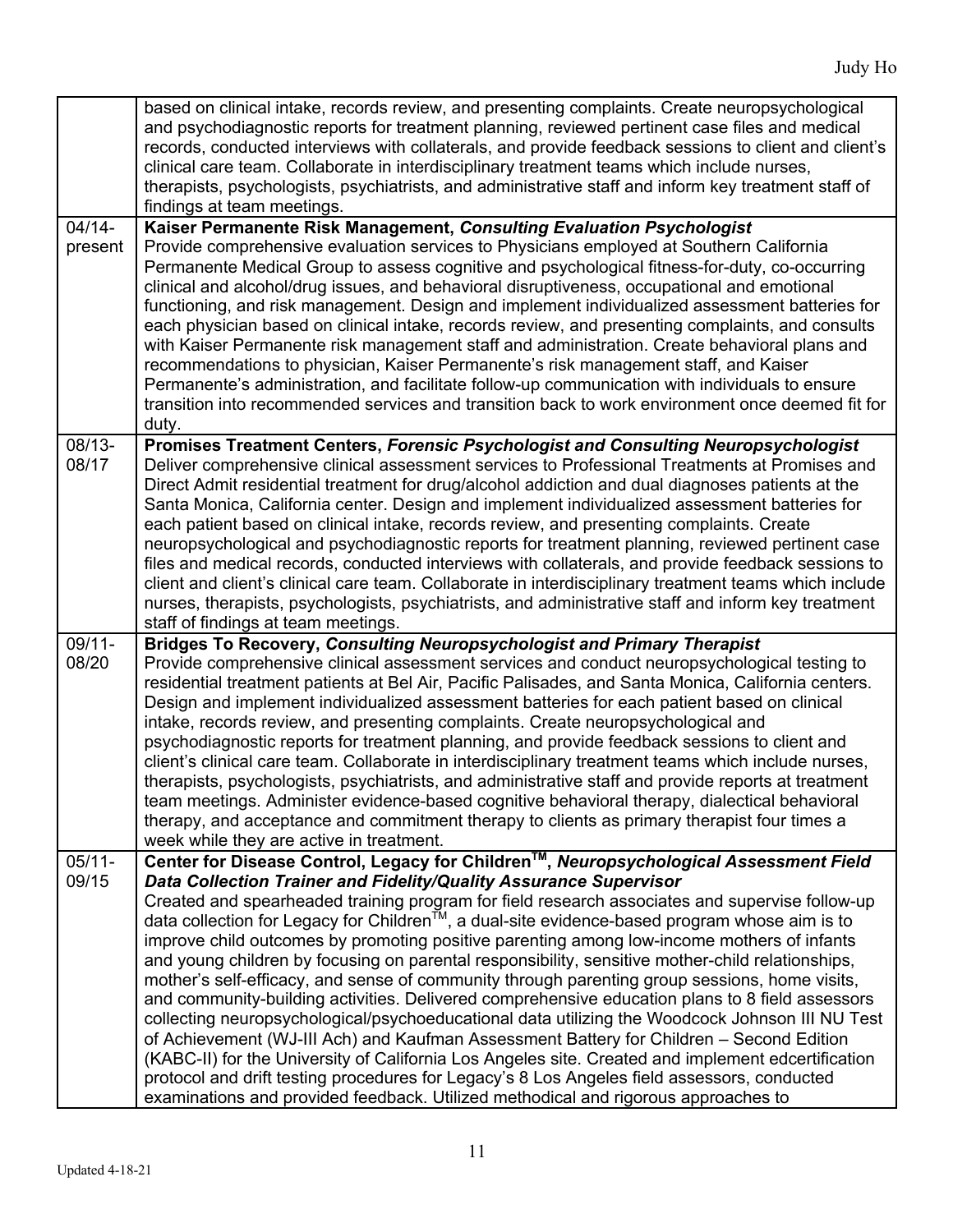|                                 | standardizing testing protocol in compliance with Legacy's other data collection site, University of<br>Miami.                                                                                                                                                                                                                                                                                                                                                                                                                                                                                                                                                                                                                                                                                                                                                                                                                                                                                                                                                                                                                                         |
|---------------------------------|--------------------------------------------------------------------------------------------------------------------------------------------------------------------------------------------------------------------------------------------------------------------------------------------------------------------------------------------------------------------------------------------------------------------------------------------------------------------------------------------------------------------------------------------------------------------------------------------------------------------------------------------------------------------------------------------------------------------------------------------------------------------------------------------------------------------------------------------------------------------------------------------------------------------------------------------------------------------------------------------------------------------------------------------------------------------------------------------------------------------------------------------------------|
| $03/12 -$<br>09/12              | Vericare, Neuropsychologist and Clinical Psychologist<br>Delivered clinical services including cognitive behavioral therapy, behavioral management,<br>treatment coordination, and assessment/testing services to long-term residents at various nursing<br>facilities. Designed and implemented individualized assessment batteries for each patient based<br>on clinical intake and records review. Provided evidence-based psychological treatments for<br>individuals with dementia, Alzheimer's, Parkinson's, and physical disorders to assist with their<br>transition to long-term care.                                                                                                                                                                                                                                                                                                                                                                                                                                                                                                                                                        |
| $08/09 -$<br>$10 - 11$          | Community Partners in Care (CPIC), Cognitive Behavioral Therapy Supervisor/Trainer<br>Spearheaded cognitive behavioral therapy training to provide evidence-based resources to mental<br>health professionals in Los Angeles. Implemented training/consultation system including in-person<br>seminars, web conferences, and video-assisted telephone training to over 50 clinicians and<br>therapy providers in the Los Angeles community. Systematized assessment procedures for clients<br>with depressive symptoms. Wrote and disseminated "CPIC Therapist Handbook" to streamline<br>development of treatment plan for community mental health providers. Adapted and Edited "CPIC<br>Cognitive Behavioral Therapy Individual Manuals - Provider and Client versions" from original<br>group manuals for use with individual session. Supervised 5 community clinicians at an inpatient<br>alcohol/drug treatment site in direct one-on-one and group consultation meetings, reviewed<br>audiotaped CBT sessions, and utilized standardized evaluation forms to assess progress,<br>facilitate feedback, and suggested areas for further training |
| $06/08 -$<br>08/09              | REACH-New Orleans Louisiana (REACH-NOLA), Cognitive Behavioral Therapy Trainer<br>Supervisor: Jeanne Miranda, Ph. D., Ken Wells, M. D.<br>Accomplished dissemination of evidence-based treatments for depression and anxiety to local<br>community mental health leaders in New Orleans, LA. Supervised therapists' implementation of<br>manualized cognitive behavioral treatment via video/audio assisted consultations. Increased inter-<br>agency collaboration among local health/mental health providers. Designed and presented<br>cognitive behavioral training seminars for over 300+ local health providers in the New Orleans<br>community.                                                                                                                                                                                                                                                                                                                                                                                                                                                                                                 |
| $07/06 -$<br>07/07              | University of California San Diego Eating Disorders Program, Psychology Intern and<br><b>Trainer</b><br>Supervisor: Elise Curry, Psy. D.<br>Provided Cognitive Behavioral Therapy, Dialectical Behavioral Therapy, Art Therapy, Mindfulness<br>Therapy, and Acceptance Commitment Therapy, Maudsley Therapy, and Systemic Therapy to<br>individuals, families, and groups in an intensive outpatient program for eating disorders.<br>Developed treatment plans and directed assessment and evaluation of treatment outcomes and<br>discharge planning. Administered intake interviews, psychoeducational testing, and<br>psychodiagnostic assessments. Supervised 4 doctoral level practicum students on psychological<br>testing protocols and instruments. Presented clinical cases in university "Grand Round" seminars.                                                                                                                                                                                                                                                                                                                           |
| $07/06 -$<br>07/07<br>$07/05 -$ | University of California San Diego Child and Adolescent Psychiatric Services, Psychology<br>Intern, Neuropsychological Examiner, and Trainer<br>Supervisor: Sandra J. Brown, Ph. D.<br>Delivered Solution Focused Therapy, Behavioral Management, Parent Training, Interpersonal<br>Therapy, and Cognitive Behavioral Therapy, and Motivational Interviewing to individuals, families,<br>and groups in an inpatient psychiatric facility for youth age 5-18. Conducted intake interviews,<br>standardized psychoeducational testing, and psychodiagnostic assessments. Orchestrated<br>treatment planning and coordinated referrals for youth with Mood Disorders, Anxiety Disorders,<br>Schizophrenia, drug and alcohol addiction disorders, and Suicidal History. Supervised five<br>psychology externs in assessment and therapeutic techniques for youth with severe<br>psychopathology.<br>UCSD Child/Adolescent Psychiatric Services, Extern Therapist/Neuropsychological                                                                                                                                                                       |
| 07/06                           | <b>Examiner</b>                                                                                                                                                                                                                                                                                                                                                                                                                                                                                                                                                                                                                                                                                                                                                                                                                                                                                                                                                                                                                                                                                                                                        |

 $\Gamma$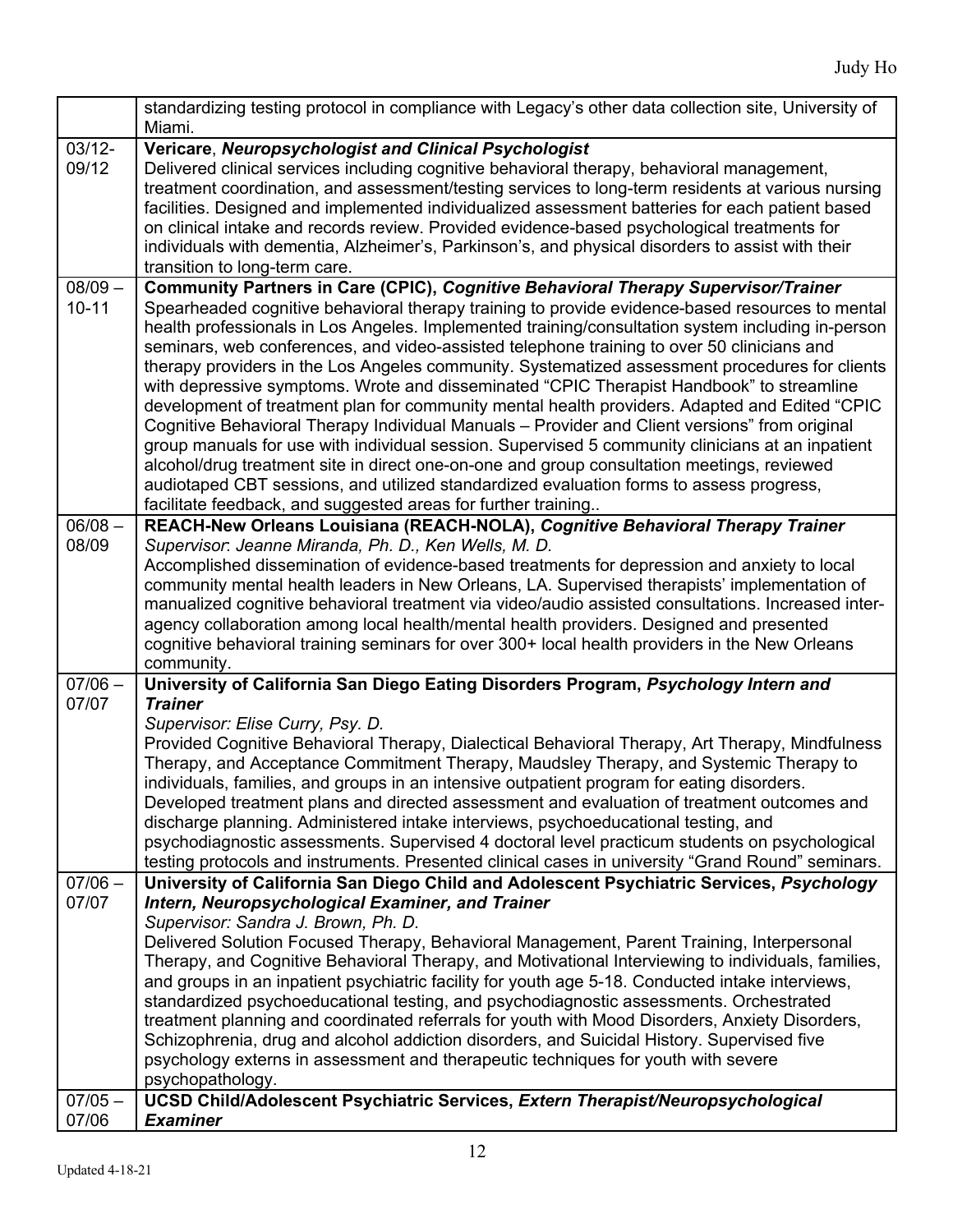|           | Supervisor: Sandra J. Brown, Ph. D.                                                                  |
|-----------|------------------------------------------------------------------------------------------------------|
|           | Produced 12 complete neuropsychological assessment reports for youth inpatients with Axis I          |
|           | Disorders, Autism, Academic and Social Difficulties, and mild mental retardation. Developed          |
|           | individualized assessment evaluations to optimize treatment plan development and follow-up care      |
|           | recommendations. Implemented standardized psychoeducational testing, psychodiagnostic                |
|           | assessments, and behavioral observation systems. Facilitated group therapy sessions and              |
|           | supported activity programming for youth age 5-18.                                                   |
| $07/04 -$ | Children's Hospital San Diego Developmental Behavioral Pediatrics Clinic, Extern                     |
| 07/05     | <b>Therapist and Neuropsychological Evaluator</b>                                                    |
|           | Supervisors: Martin Stein, M. D., and Tia Hubbard, M. D.                                             |
|           | Led psychotherapy arm of an interdisciplinary treatment team working with youth age 5-17 with        |
|           | emotional/behavioral problems including Autism, Aspergers Disorder, Attention Deficit                |
|           | Hyperactivity Disorder, Oppositional Defiant Disorder, Conduct Disorder, Depression, Anxiety, and    |
|           | Phobias. Conducted neuropsychological and behavioral assessments, behavioral observations,           |
|           | cognitive behavioral therapy, parent management training, and behavioral modification for youth      |
|           | and families. Streamlined psychological intake assessment procedures and produced clinic             |
|           | assessment guide for therapists.                                                                     |
| $07/04 -$ | University of California San Diego Perlman Ambulatory Clinic, Extern Therapist and                   |
| 07/05     | Neuropsychological and Psychoeducational Evaluator                                                   |
|           | Supervisor: Ellen Heyneman, M. D.                                                                    |
|           | Established psychological services in a family medicine clinic for youth seeking treatment for both  |
|           | medical and emotional/behavioral problems including academic difficulties, Learning Disorders,       |
|           | Oppositional Defiant Disorder, Attention Deficit Hyperactivity Disorder, Mood Disorders, and         |
|           | Anxiety Disorders. Implemented solution focused therapy, cognitive behavioral therapy,               |
|           | behavioral management, and parent training to youth and families. Coordinated comprehensive          |
|           | care plans with patient's primary physician and other care providers. Directed school behavioral     |
|           | observations and recommended classroom modifications to teachers.                                    |
| 09/02-    | University of California, San Diego Sleep Disorders Clinic, Neuropsychological Examiner              |
| 05/05     | Supervisor: Barton Palmer, Ph. D.                                                                    |
|           | Implemented neuropsychological testing and evaluated longitudinal cognitive functioning of 25        |
|           | geriatric patients with sleep apnea. Identified major declines in cognitive skills and daily         |
|           | functioning and informed study personnel, research participants, and their families of results.      |
|           | Presented assessment findings to treatment planning team to aid decision making.                     |
| $07/03 -$ | San Diego State University Psychology Clinic, Extern Therapist                                       |
| 07/04     | Supervisors: Vanessa Malcarne, Ph. D., and Rick Schulte, Ph. D.                                      |
|           | Delivered cognitive behavioral therapy, solution focused therapy, interpersonal therapy,             |
|           | behavioral management, parent training, and motivational interviewing for individuals (youth and     |
|           | adults), couples, families, and groups. Developed treatment plans and coordinated follow-up care     |
|           | for clients with Mood Disorders, Anxiety Disorders (e.g., Obsessive Compulsive Disorder,             |
|           | Selective Mutism), Attention Deficit Hyperactivity Disorder, Oppositional Defiant Disorders, Eating  |
|           | Disorders, Substance Abuse Disorders, relationship difficulties, and academic problems.              |
| $10/01 -$ | Lincoln Child Center - Oakland CA, Mental Health Resource Specialist/Milieu Therapist                |
| 08/02     | Supervisor: Tracy Chapman, Ph. D.                                                                    |
|           | Developed individualized treatment plans and implemented behavioral management, conflict             |
|           | management, and social skills training to Emotionally Disturbed (ED) children ages 4-18 in a         |
|           | residential treatment center. Designed classroom modifications and planned follow-up care to help    |
|           | mainstream patients into less restrictive settings and public schools.                               |
| 05/00-    | Quest Camp, Facilitator/Counselor                                                                    |
| 09/00     | Supervisor: David Watt, Ph. D.                                                                       |
|           | Directed programming of daily activities aimed at increasing social and academic skills for children |
|           | ages 5-17 with mild-moderate emotional/behavioral problems in summer camp. Implemented               |
|           | social skills training, behavioral management techniques, and play therapy to youth in group         |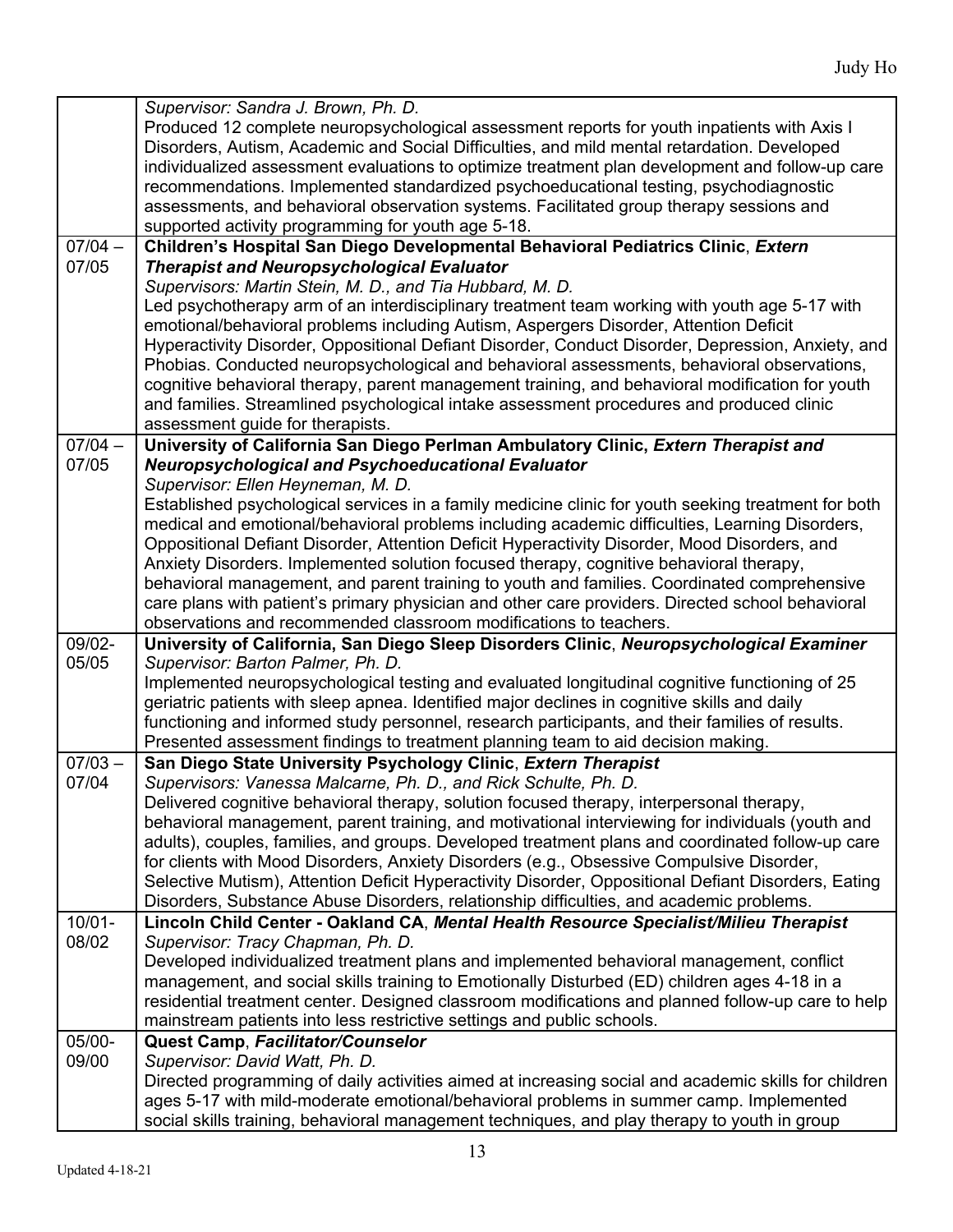|                 | sessions. Designed follow-up programs for youth and families and adapted successful therapeutic<br>techniques for use at home and school. Directed teams of 3-6 counselors to deliver therapeutic<br>interventions to youth. Provided social support to families via in-person and phone consultations.                                                                                                      |
|-----------------|--------------------------------------------------------------------------------------------------------------------------------------------------------------------------------------------------------------------------------------------------------------------------------------------------------------------------------------------------------------------------------------------------------------|
| 06/99-<br>06/00 | Hinshaw/Zupan ADHD Summer Program, Counselor<br>Supervisor: Stephen Hinshaw, Ph. D.                                                                                                                                                                                                                                                                                                                          |
|                 | Managed and organized an after school program for children ages 6-12 with ADHD. Structured<br>classroom environment and utilized behavioral management techniques to increase positive<br>behaviors and improve academic functioning. Collected and analyzed quantitative and qualitative<br>behavioral observation data to assess baseline and longitudinal functioning of children ages 6-12<br>with ADHD. |

# **SELECTED LIST OF FORENSIC EXPERIENCE**

Available upon request with case numbers and details of retainer (type of case, plaintiff or defense).

## **OTHER RELEVANT PROFESSIONAL EXPERIENCE**

| $10 - 16 -$<br>present            | Faculty Association of Graduate School of Education and Psychology (GSEP),<br>President (2017-present), Vice President and President-Elect (2016-2017), and Member of<br><b>Executive Committee (2016-present)</b><br>Provide a forum for the development, maintenance, and improvement of GSEP within the<br>framework of the University mission statement. Facilitate enhancement of faculty morale and<br>improvement of communication among GSEP faculty members and the administration at all levels<br>within the University. Coordinate cooperation within GSEP and the balance of the University; to<br>provide an opportunity for members of the faculty to express their opinions on matters of<br>University policy. Led initiatives as sponsoring group for GSEP organizations not expressly set                                                                                                                                                                                                                                     |
|-----------------------------------|--------------------------------------------------------------------------------------------------------------------------------------------------------------------------------------------------------------------------------------------------------------------------------------------------------------------------------------------------------------------------------------------------------------------------------------------------------------------------------------------------------------------------------------------------------------------------------------------------------------------------------------------------------------------------------------------------------------------------------------------------------------------------------------------------------------------------------------------------------------------------------------------------------------------------------------------------------------------------------------------------------------------------------------------------|
|                                   | forth elsewhere within GSEP. Formulate, evaluate, and recommend policies to administration.<br>Communicate opinions of the association to executive leadership of the University.                                                                                                                                                                                                                                                                                                                                                                                                                                                                                                                                                                                                                                                                                                                                                                                                                                                                |
| $\overline{08} - 12 -$<br>present | American Board of Professional Psychology, Chair, Exam Committee (10/16 - present)<br>Member, Exam Committee (08/12 - present)<br>Oversee the written and oral exam process and communicate with central ABPP office,<br>applicants, and review committees to ensure a systematic, fair, and thorough evaluation process<br>of the board certification process. Lead written and oral exams and provide oversight and direction<br>on the review of written materials for the American Board of Professional Psychology diplomate<br>applicants. Systematize review of applicant materials and provide guidance and consultation to<br>the American Board of Professional Psychology regarding whether applicants should be moved<br>onto the next phase of the certification process. Emphasize specialty training requirements,<br>clinical experience, research experience, and ethical guidelines to evaluate the readiness and<br>appropriateness of applicants for specialty certification in Clinical Child and Adolescent<br>Psychology. |
| 08-09-<br>present                 | <b>STAGES Project, Founder and Executive Director</b><br>Spearhead the development of a non-profit youth Theater/Performing Arts program to foster<br>creativity, promote artistic exploration, and develop positive communication in children aged 9-12.<br>Design curriculum, syllabus, and individual lesson plans using novel techniques involving media,<br>experiential activities, games, and demonstrations. Coordinate program conceptualization,<br>administration, and roll-out with Santa Monica Unified School District personnel. Design adjunctive<br>research and assessment component to evaluate youth academic, social, and health outcomes of<br>participating in this program. Develop grant proposals to obtain funding for future program<br>expansion. Filed for 501(c) July 2012.                                                                                                                                                                                                                                       |
| $01/07 -$<br>12/09                | National Postdoctoral Association Board of Directors, Treasurer and Executive Committee<br>Achieved a surplus in the General Operating Budget by end of fiscal year 2009 for a non-profit<br>organization which serves the U.S. postdoctoral community, turning around a 3-year<br>organizational history of deficit spending from 2004-2007. Directed and oversaw all activities of                                                                                                                                                                                                                                                                                                                                                                                                                                                                                                                                                                                                                                                             |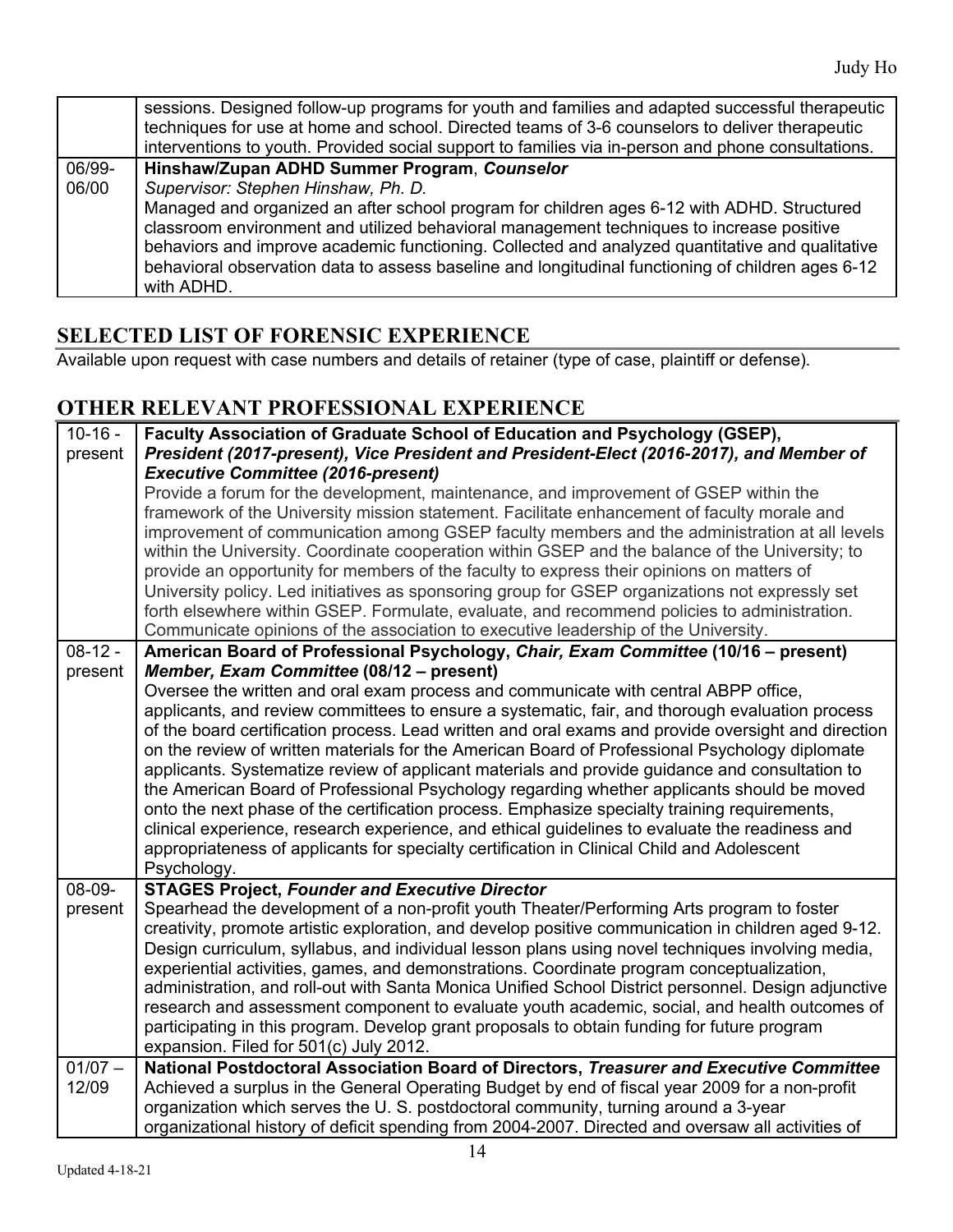$\overline{\phantom{a}}$ 

|           | the organization as a member of the Board of Directors. Supervised staff and provided<br>consultation for organization's mission as Executive Committee member. Created and Revised<br>General Operating Budget for fiscal year 2008, 2009, and 2010. Revamped financial bookkeeping<br>system to increase transparency of cash flows and facilitate accountability. Produced and<br>presented monthly financial reports to Board of Directors and prospective funders. Implemented<br>cost-cutting strategies, managed fundraising efforts, and innovated original income streams to |
|-----------|---------------------------------------------------------------------------------------------------------------------------------------------------------------------------------------------------------------------------------------------------------------------------------------------------------------------------------------------------------------------------------------------------------------------------------------------------------------------------------------------------------------------------------------------------------------------------------------|
|           | promote organization's financial sustainability. Led Finance Committee in key fiscal decisions and<br>supervised two staff members.                                                                                                                                                                                                                                                                                                                                                                                                                                                   |
| $08/07 -$ | Association of American Medical Colleges Group on Graduate Research, Education, and                                                                                                                                                                                                                                                                                                                                                                                                                                                                                                   |
| 12/09     | <b>Training (GREAT), Postdoctoral Representative</b>                                                                                                                                                                                                                                                                                                                                                                                                                                                                                                                                  |
|           | Completed program development of 2009 Annual Meeting to provide professional development to                                                                                                                                                                                                                                                                                                                                                                                                                                                                                           |
|           | the faculty and administrative leaders of biomedical PhD, MD, and postdoctoral programs.                                                                                                                                                                                                                                                                                                                                                                                                                                                                                              |
|           | Evaluated national and local policy developments that affect the recruitment and retention of new<br>scientists and provided direction on these issues to administrative leaders. Communicated and<br>coordinated overlapping efforts between GREAT and National Postdoctoral Association (NPA) to<br>serve U. S. post-doctorates. Advocated for national standardized postdoctoral training guidelines<br>and revised the "NPA Postdoctoral Competencies" document, a collaborative effort of GREAT and<br>NPA.                                                                      |

### **SERVICES**

### **Board of Directors, Advisory Boards, and Examination Boards** 2021- Health Advisory Board, Forbes

| Board of Directors, Treasurer, American Board of Pediatric Neuropsychology  |
|-----------------------------------------------------------------------------|
|                                                                             |
| Board of Directors, Girl Scouts of Greater Los Angeles                      |
|                                                                             |
| Erasing Families Documentary, Board of Advisors                             |
|                                                                             |
| American Board of Professional Psychology, Examination Board Chair          |
|                                                                             |
| Human Trafficking Legal Network Non-Profit Organization, Board of Directors |
|                                                                             |
| American Board of Professional Psychology, Examination Board Member         |
|                                                                             |
| Linked Wellness, Advisory Board                                             |
| Larry King/Goode, Advisory Board                                            |
|                                                                             |

#### **Review Activities**

| $2011 -$ | Psychological Trauma: Theory, Research, Practice, and Policy, Reviewer |
|----------|------------------------------------------------------------------------|
| present  |                                                                        |
| 2014     | <b>SAGE Open, Article Editor</b>                                       |
| 2009     | Journal of Clinical and Consulting Psychology, Reviewer                |
| 2009     | Biomed Central Public Health, Reviewer                                 |
| 2008     | Journal of Child and Adolescent Psychology, Reviewer                   |
| 2007     | Archives of General Psychiatry, Reviewer                               |
| 2006     | Journal of Social Science and Medicine, Reviewer                       |

#### **Professional Committees**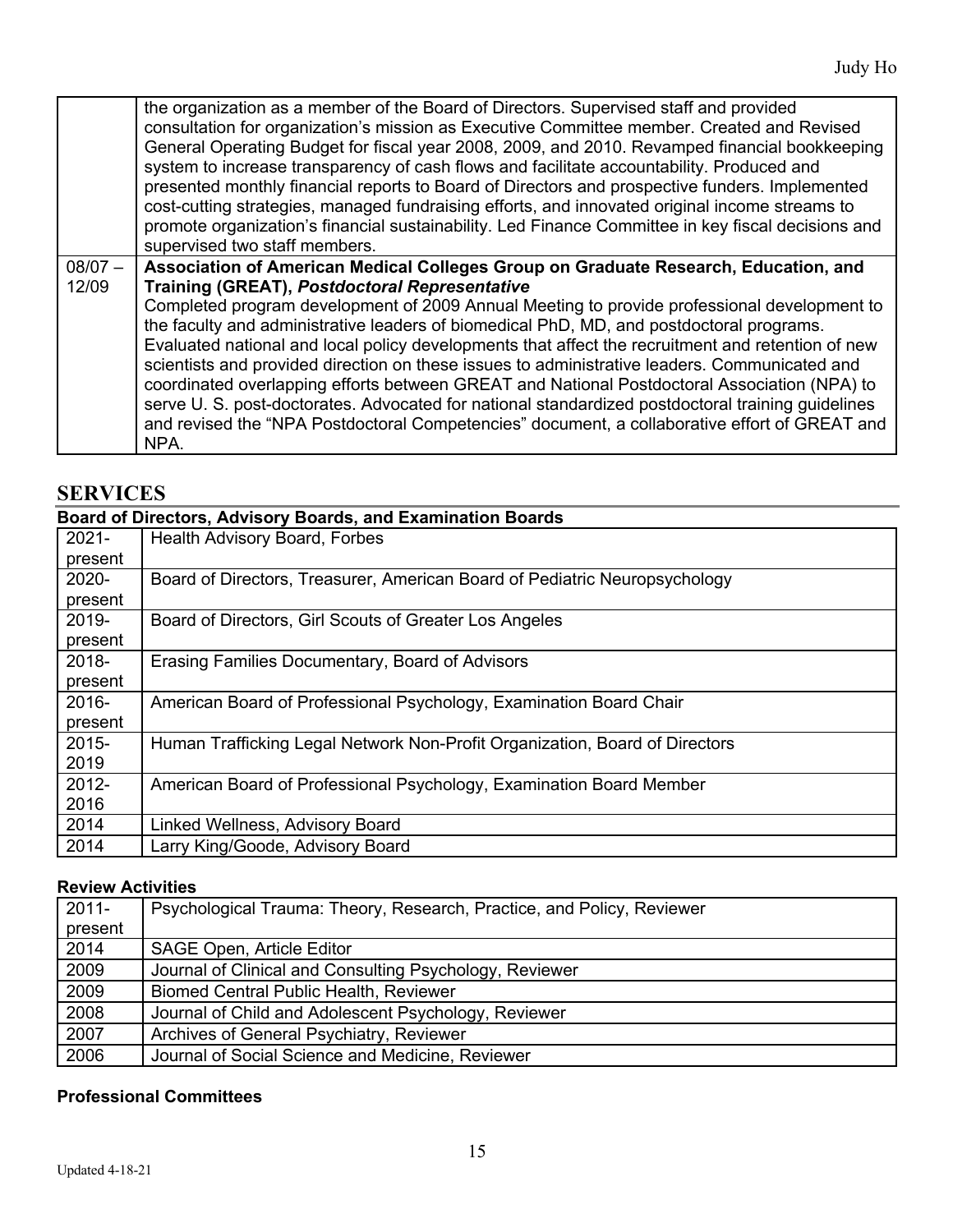| 2017-    | Pepperdine University Planning Committee, Member                                          |
|----------|-------------------------------------------------------------------------------------------|
| present  |                                                                                           |
| $2017 -$ | Pepperdine University GSEP Faculty Association, President                                 |
| present  |                                                                                           |
| $2015 -$ | Pepperdine University Graduate and Professional Schools Institutional Review Board, Chair |
| present  |                                                                                           |
| 2015-    | Pepperdine University GSEP Hiring Committees (Various Positions), Member and Chair (2016) |
| present  |                                                                                           |
| 2010-    | Pepperdine University GSEP Faculty Association, President (2017), Vice President and      |
| present  | President Elect (2016)                                                                    |
| 2013-    | Pepperdine University Student Life Committee, Member                                      |
| present  |                                                                                           |
| $2010 -$ | Pepperdine University Doctoral Program in Psychology Student Selection Committee, Member  |
| present  |                                                                                           |
| $2010 -$ | Pepperdine PsyD Program Curriculum Committee, Member                                      |
| present  |                                                                                           |
| $2010 -$ | Pepperdine Masters Program Committee, Member                                              |
| present  |                                                                                           |
| 2010-    | Pepperdine Graduate School of Education and Psychology Diversity Council, Member          |
| present  |                                                                                           |
| 2011-13  | Pepperdine Graduate School of Psychology Student Learning Outcomes Committee, Member      |
| 2010-13  | Pepperdine Rank, Tenure, and Promotion Committee, Member                                  |
| 2005-06  | SDSU/UCSD Psychology Joint Doctoral Program Faculty Search Committee, Member              |
| 2004-06  | SDSU/UCSD Psychology Joint Doctoral Program PhD Student Selection Committee, Member       |

#### **Leadership on Professional Associations**

| $2021 -$ | Faculty Advisor, Association of Neuropsychology Students and Traineees (ANST), Society of    |
|----------|----------------------------------------------------------------------------------------------|
| present  | Clinical Neuropsychology Interest Group, Pepperdine University                               |
| $2011 -$ | Faculty Advisor, Asian American Psychology Student Association, Pepperdine University        |
| present  |                                                                                              |
| $2011 -$ | Faculty Advisor, Pepperdine Iranian Student Psychological Association, Pepperdine University |
| present  |                                                                                              |
| 2011-12  | Diversity Officer, Pepperdine Graduate School of Education and Psychology                    |
| 2009-12  | Edgemar Center for the Arts Child Non-Profit Arts Program, Chair                             |
| 2007-09  | National Postdoctoral Association Board of Directors, Executive Committee and Treasurer      |
| 2007-09  | American Association of Medical Colleges GREAT Committee, Member                             |
| 2007-09  | University of California Council of Postdoctorate Scholars, UCLA Representative              |
| 2007-09  | UCLA Society of Postdoctoral Scholars, Executive Board Member and External Relations         |
| 2006-08  | Western Psychological Association, Graduate Student Representative                           |
| 2006-08  | SDSU/UCSD Psychology Joint Doctoral Program, Student Mentor                                  |
| 2005     | Council of University Directors of Clinical Programs, Conference Facilitator                 |
| 2004     | SDSU/UCSD Psychology Joint Doctoral, Program Annual Meeting Coordinator                      |
| 2004     | SDSU Summer Reading Program, Leader                                                          |
| 1998-01  | UC Berkeley Artists in Resonance Co-Ed A-Capella Group, Director                             |
| 1999-01  | UC Berkeley Cooperative Center FCU, Treasurer                                                |
| 1999-00  | Student to Student Peer Counseling, Program Trainer                                          |

### **AFFILIATIONS**